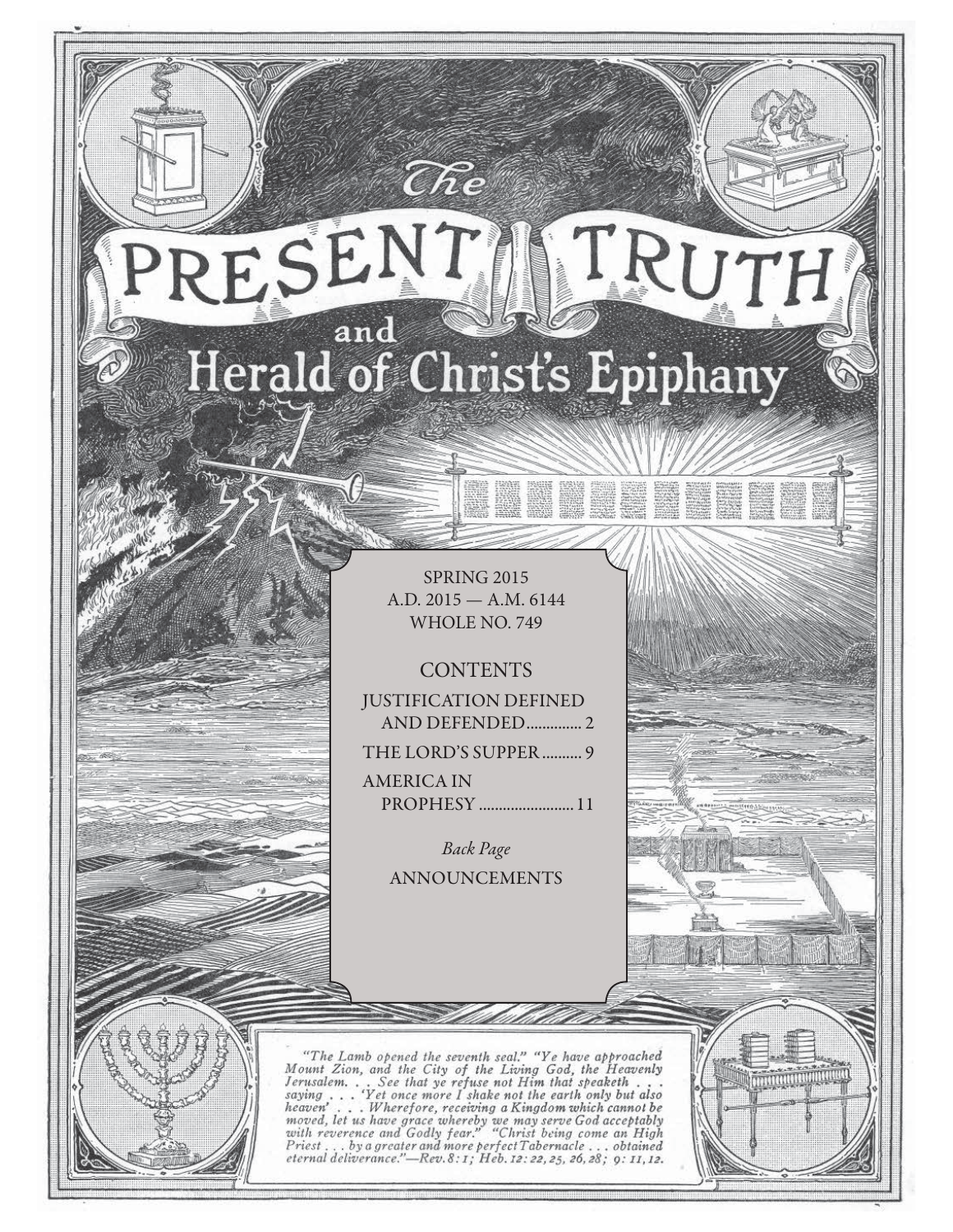

### justification defined and defended

"Being justified by faith, we have peace with God through our Lord Jesus Christ" (Romans 5: 1).

Though a familiar text, we would that its full import was grasped more clearly by all God's children. It would be a source of pleasure and continual rejoicing to them all, for it is a firm foundation upon which other teachings of God's Word rest immovable, secure—a foundation which cannot be moved, and from which our



faith-building cannot be shaken by every wind of doctrine.

The word justification has two meanings; one is the proving that a thing is right, the other is the making a thing right. Webster defines the word justify:  $(1)$  "To prove or show to be just or conformable to law, right, justice or duty—



• The defense of the Parousia Truth, given by the Lord through "that Servant," as basic for all further development of the Truth;

• The defense of the arrangements, charter and will given by the Lord through "that Servant," as binding on controlling corporations and associations among Truth people; and for

• The exposition and defense of the unfolding Epiphany-Basileia Truth, as meat in due season for the Lord's people, as He is pleased to provide it.

to vindicate as right." (2) "To pronounce free from guilt to absolve." These terms are used in these two senses in the Scriptures. As illustrating the first definition, notice that our Heavenly Father and Jesus also, are said to be justified. When John preached repentance for sins, the people who believed justified God (Luke 7: 29), *i.e.*,

they acknowledged that God had been just in condemning and punishing them as sinners—His dealings were vindicated as being right. Jesus as a man was tried or tested in all points (by the world, His flesh, and the Devil) as we are, "yet without sin"—"in him was no sin." He was "holy, harmless, undefiled and separate from sinners." Jehovah was His judge, and He justified, i.e., declared Him to have been proved right and just. He was vindicated as being right, or as we read, He was "justified in the Spirit . . . and received up into glory" (1 Tim. 3: 16).

The second definition of justification is the making right of something which is wrong. This is the sense in which the term justification is applicable to us, who by nature are wrong and sinful. God cannot say arbitrarily, "you are wrong and sinful as a violator of My just laws, but I will ignore justice and declare you to be right." No, God cannot deny Himself, therefore He must be always just. The Scriptures declare that justice is the foundation of His Throne and every Scriptural concept rests upon it. If we are imperfect and sinful He cannot regard us as if we are righteous. Likewise, if we were righteous He could not regard us as sinners or treat us as if we were not righteous.

The second definition of justification has two basic parts to it. The first is when someone who recognizes that he is a sinner and not right with God, accepts Jesus as his personal Savior. In light of that person accepting Jesus as his Savior, God views that person as if he were just. This is the basis of the Biblical doctrine of justification by faith where God can, in view of Christ's merit, treat a believer as if he were just  $(Rom. 5: 1)$ . But there is more than that first part, there is the second part. That necessary second part is consecration, where the justified believer enters into covenant relationship with God, giving up his own will and agrees to do God's will. On God's part He then sanctifies (sets apart for holy living) that consecrated one. Every faith justified person that has been taught about consecration and the group or class that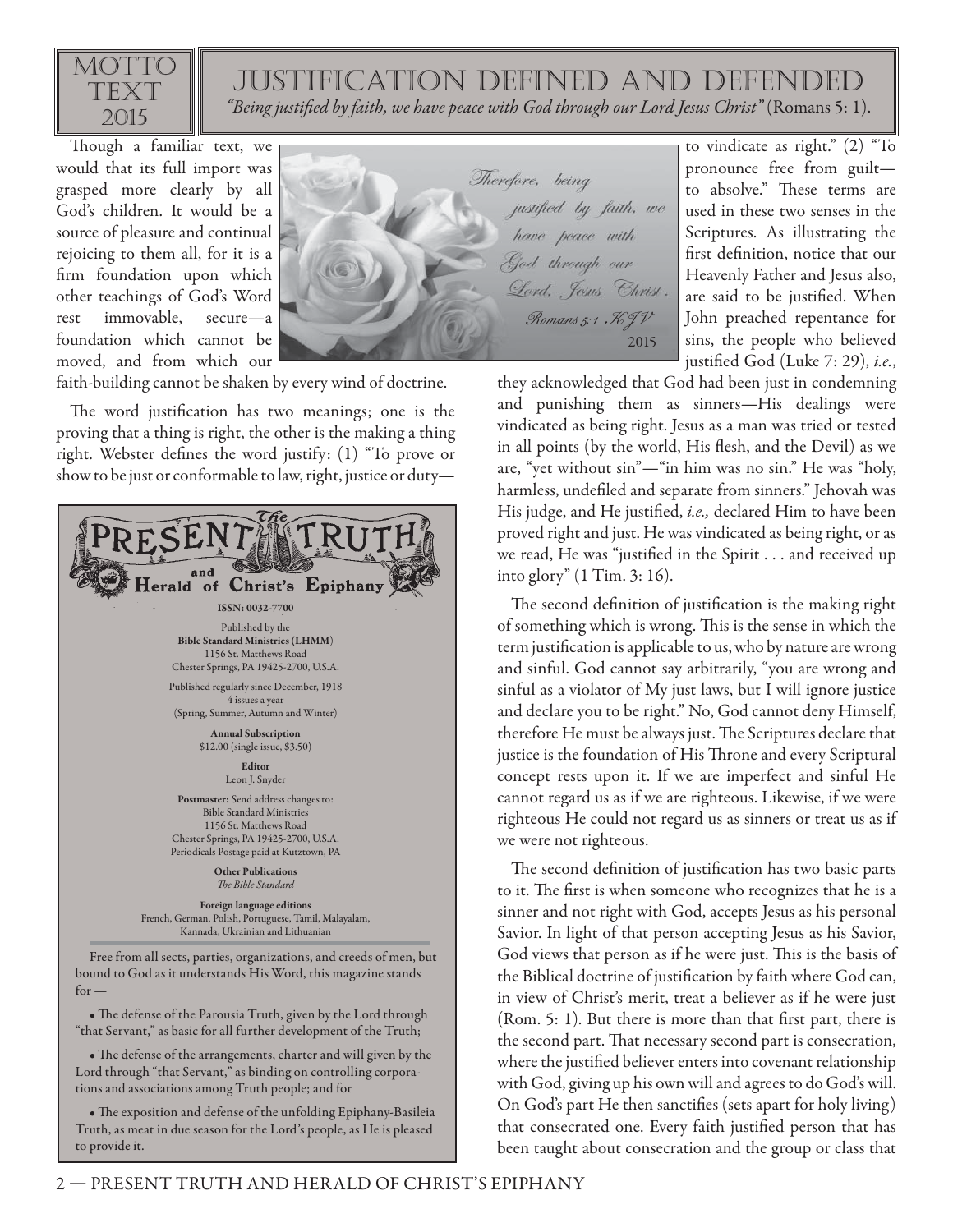God has been calling at that time, reaches a turning point in their pathway. There is no escaping it. They must either go onward to a full consecration to the LORD (Rom. 12: 1), or they must retrograde from the standard of righteousness and be content to avoid the grosser sins and to live on the common plain of worldliness.

We can readily see the concept from Bro. Russell's early writings. He, of course, is addressing the Little Flock in this reference, but the concept of the two steps (or parts) of faith justification, which are first the justified believer and second of consecrating oneself to God, applies (the concept applies) to all saved classes of mankind. Even those who we refer to as the "Unconsecrated Quasi-Elect" will, early in their life in restitution, face the step of consecration. The only way the unconsecrated (of this life) Quasi-Elect, can actually receive that Quasi-Elect standing is by consecrating in restitution. God is just and the only reason He did not require consecration from those we style as the unconsecrated Quasi-Elect is because they were in Christian environments where consecration is not understood and taught. There is no escaping it; every called class as well as the sinful world of mankind will have to consecrate to receive everlasting life.

From Reprints page 1387; when studying or applying a known type we should be sure not to mix type and antitype. Abraham as a part of the type represented God, and Abraham's own people represented God's people, as contrasted with the Canaanites, who represented the willfully wicked. This feature of the type points out to us the fact that while God does call sinners to repentance, he *does* not call sinners to become joint-heirs with Christ, his Son and heir. To this close and glorious relationship he invites only those whom he recognizes as friends of righteousness and Truth. In a word, this type confirms the teachings of the Apostles, that it is after we have been "justified by faith, and have peace with God through our Lord Jesus Christ", that we "have access into this grace [this call to joint-heirship with the Only Begotten Son and heir] wherein we stand, rejoicing in hope of [sharing] the glory of God" (Rom. 5: 1, 2).

We should declare at this time that this article will consider justification from the standpoint of those post-1954 individuals who recognize God's call and desire to walk in harmony with the promises for the time in which they are being called! This time period is calling the last of the pre-Millennial seed of Abraham commonly called Consecrated Epiphany Campers.

God certainly appreciates good characters and character qualities, but these vary considerably in individuals within different classes. While God has decreed that each individual in each class must have at least certain basic qualities to be eligible for inclusion in that class, His dealings are rather on

the basis of whether or not those in a class are  $(1)$  unjustified, nominal people of God,  $(2)$  justified ones or  $(3)$  justified and consecrated ones. Character qualities of themselves will not give anyone a standing in the finished Epiphany Camp; for in the finished Epiphany picture, the unjustified Campers, those who have not accepted Jesus as personal Savior, no matter how good their characters, will be put out of the Camp into the condition typed by the territory outside the Camp, "the condition of those who were the Gospel Age Camp," *i.e.*, the unjustified (PT '40, p. 13; PT '72, p. 70, col. 2, top). All in the finished Epiphany Camp of course must "practice righteousness," but they must also believe in Jesus as Savior and King until tentative works-justification comes, when "restitution begins," this means also that they must be tentatively justified by faith (Rom. 5: 1).

The Bible clearly shows that throughout this Age in God's order tentative faith-justification is the step that must precede consecration! Rom. 5: 1, 2 shows this clearly: "Being [tentatively] justified by faith, we have peace with God through our Lord Jesus Christ: by whom also we have access by faith into this grace wherein we stand" (compare Rom. 12: 1); "In this Age there can be no acceptable consecration without first having tentative justification." And "until restitution begins" we are still "in this Age." The Bible clearly teaches that we are made acceptable to God in our consecration by our faith-justification through Jesus Christ. This is one of the things implied in St. Paul's statement in Rom. 5: 1.

#### **FOOD FOR THOUGHT**

Don't become so well-adjusted to your culture that you fit into it without even thinking. Instead, fix your attention on God. You'll be changed from the inside out. Readily recognize what He wants from you, and quickly respond to it. Unlike the culture around you, always dragging you down to its level of immaturity, God brings the best out of you, develops well-informed maturity in you..

We have repeatedly shown that only the Epiphany setting is now "working" and that it continues to work "until restitution begins," that is, until the blood-merit of Christ is applied for the world and Christ's Mediatorial Reign begins. Then the Epiphany antitypical setting will be superseded by the Millennial-Age setting.

There are many references from the Truth writings which show that Millennially, after this Age ends and "restitution begins," the race will be in the Mediator's hands and not any longer in direct relationship and dealings with God. Christ's merit will no longer be imputable, and justification will be gradual and by works. They will have peace with God through Christ—Rom. 5: 1—their Mediator, and "might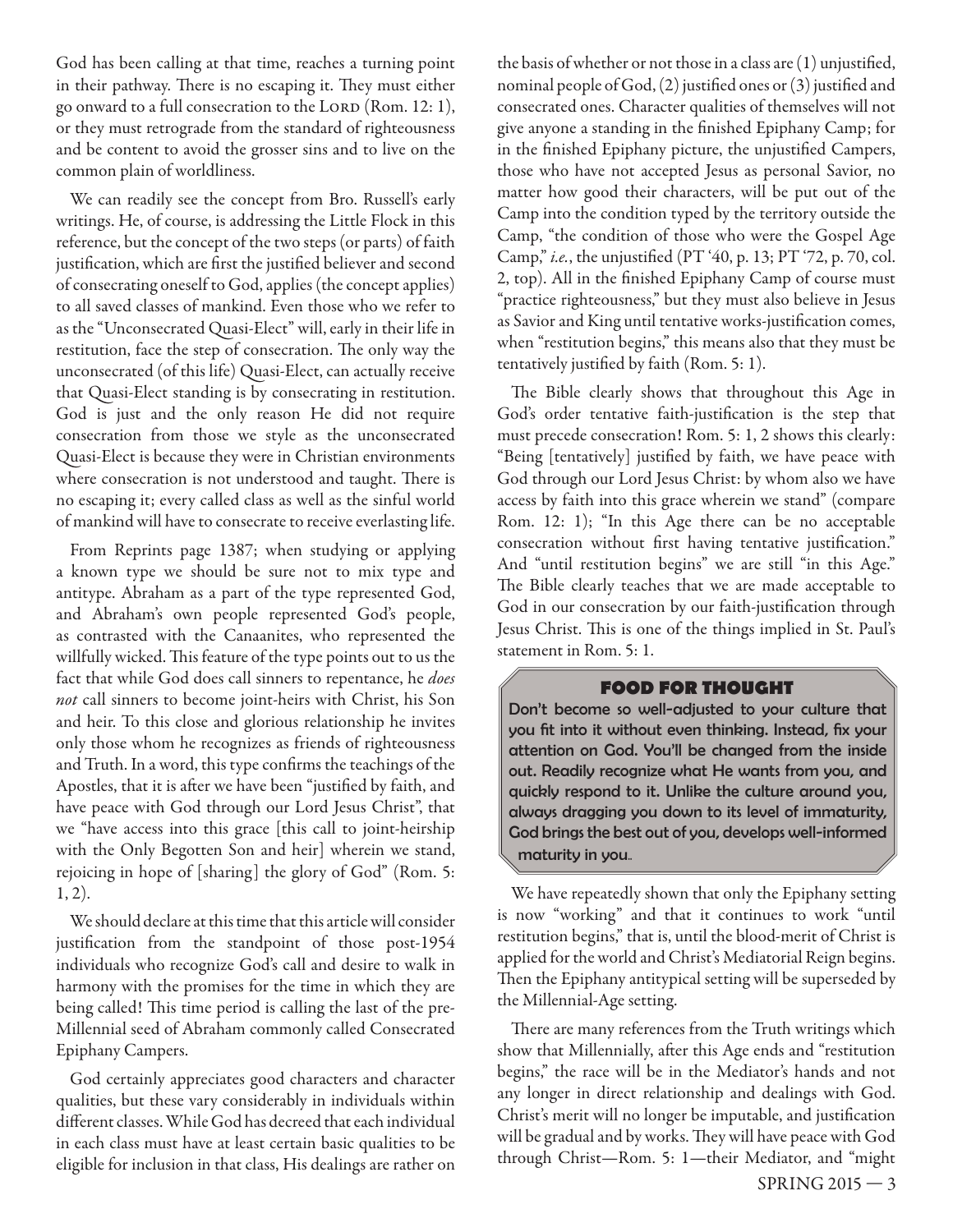then be said to be tentatively justified [by works] through the Mediator and His kingdom" as shown in R 5164, Question Book, p. 402. We must insist that this Age does not end "until restitution begins" and the Millennial-Age Tabernacle supersedes the Epiphany Tabernacle. The Epiphany Tabernacle still continues and will continue for an uncertain number of years after the close of the Youthful Worthy call in 1954 (E 11, p. 493, par. 1).

Both the tentatively justified and the consecrated Epiphany Campers are of Abraham's pre-Millennial seed (E 11, p. 293). The building of the Epiphany Camp is pre-Millennial, and Bro. Johnson rightly placed it so, including Israel's conversion—"Israel's national conversion is pre-Millennial, and therefore a work of the Parousia and Epiphany of our Lord" (E 16, p. 130). Since the Epiphany Campers are a pre-Millennial class, those of them who believe in Jesus as their Savior have pre-Millennial justification, tentative justification by faith, and Christ's merit is tentatively imputed to them. As we have already shown, tentative justification by faith continues for such "until restitution begins" (E 4, p. 346) when tentative works-justification will begin. And consecrations by such tentatively justified ones in the Epiphany Camp occur, for "consecration is always in order."

Let us mention at this time that when the tentatively justified lose this "grace of God" (2 Cor. 6: 1), that is, their tentatively justified standing for the purpose of Leviteship as



Youthful Worthies in the Epiphany Court, (in Oct. 1954, as Bro. Johnson showed) they would not lose it for Epiphany Camp purposes and such tentatively justified ones would still have

the privilege of consecrating; and all true consecrations of such persons would be very acceptable to God, because He would accept them, not for Youthful Worthyship, but for Epiphany Camp purposes, that is, for the purpose of becoming Consecrated Epiphany Campers.

We read in E 10, p. 114: "Certainly, when we come to a time when no more consecrations are possible for Gospel Age purposes [that is, for Gospel Age elective purposes; when no more could consecrate and thereby become prospective Youthful Worthies, Levites in the Epiphany Court] it would be useless to exhort the tentatively justified [note the tentatively justified—not the formerly tentatively justified ones—are mentioned as still here after Oct. 1954, the time stated on the same page for the close of the Youthful Worthy call] to consecrate and sinners to repent [for Gospel Age

elective purposes], for the tentatively justified and sinners could arise no higher from their standings before God [for these purposes] under such a condition."

There came a turning point in the lives of all the justified during the Gospel Age. They had either to go forward to a full consecration to the LORD (Rom. 12: 1), or fall back, and be content to avoid the grosser sins, and to live on the common plane of worldliness. Many have done this. During the Gospel Age they would lose their position of justification for Gospel Age elective purposes-a justification reckoned to them at the time of their first exercise of faith in the finished work of Christ. Their justification for purposes of Gospel Age consecration remained so long as they held on to that faith. Their justification lapsed (for Gospel Age purposes) from the moment that, coming to the place where they realized that obedience to righteousness in this present time would mean self-sacrifice, they turned back and refused to follow through.

Many stop when they reach the point of the decision to consecrate—unwilling to compromise righteousness, and yet unwilling to bear the reproaches and losses or sacrifices demanded by a life of full consecration. They show that they have the spirit of the Truth, though not in overcoming measure.

Do the Scriptures teach that the sinner is justified in God's sight before he becomes a consecrated child of God? Yes, the sinner, coming to faith, is justified before his consecration. The difficulty in seeing this point arises from a failure to discern that justification and sanctification are two separate steps, both necessary to those who would fully accept and respond to God's blessing during the Gospel or faith age (Rom. 12: 1). Sinners cannot be sanctified as such. Unjustified sinners were not invited to present their bodies living sacrifices to God. They were first called to repentance, and to the exercise of faith in Christ as the Redeemer and the only way by which they could approach God. The moment the sinner accepts Christ by faith, with a desire to approach God, he is justified by his faith, and at once becomes privileged as a justified individual. This teaching remains true today, though spirit-begettal has ended.

The next step-consecration-should follow fairly promptly, as soon as God's grace is fully appreciated. However, with many, as already noted, the next step of consecration is neither seen nor taken for some time. We believe that God exercises mercy for a season, waiting for His justified creature to realize his privilege. But one could not and should not continue indefinitely in a justified condition without progressing to the next step. If one does not use his justification as a stepping-stone to consecration, he will undoubtedly slip back into the world, losing the precious privileges of the present. "We then as workers together with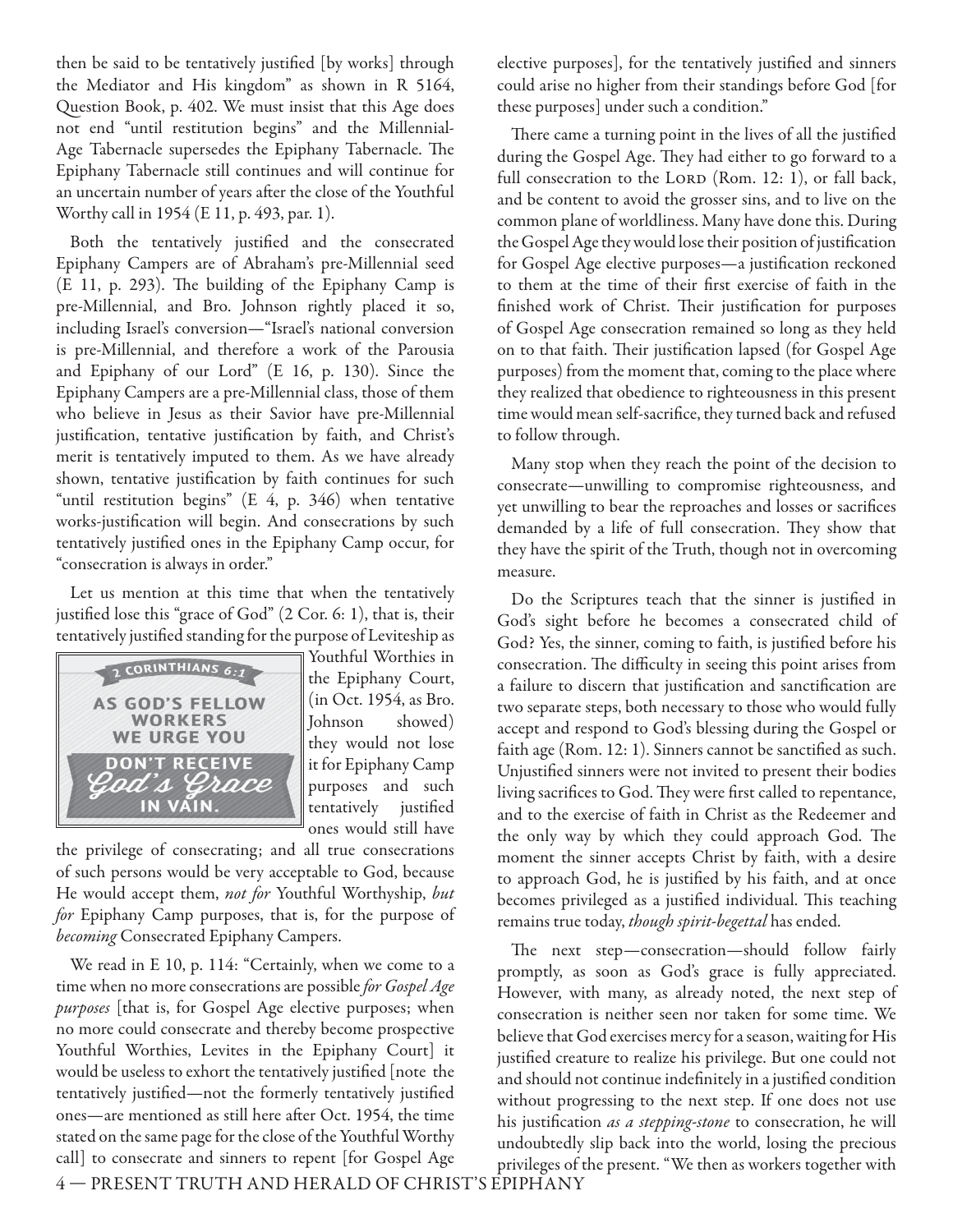him beseech you also that ye receive not the grace of God in vain" (2 Cor. 6: 1). To whatever extent one's refusal to consecrate is the result of a willful lack of appreciation of God's mercies, to that extent will the regressing one be held responsible and will have to work such willfulness out of his character when a fresh opportunity for consecration is offered in the earthly Kingdom (Luke 12: 47, 48).

Then, too, faith has the function of almost exclusive activity in leading us under Christ's ministry through the successive experiences associated with justification: first, repentance toward God, whereby it enables us by the knowledge it gives us of God's Word to hate and forsake sin, and to love and practice righteousness; second, faith in Christ whereby we believe that God for Jesus' sake is merciful to us, receiving us into, and keeping us in, fellowship with Him. Therefore the Scriptures have so much to say on justification by faith and not by works (Rom. 3: 21; 5: 1, etc.). Faith likewise helps us to live a justified life after we have accepted Christ as our Savior. It purifies our hearts from sin and our minds from error by the good Word of God, which it uses as a holy water and it continues us in fellowship with God through Christ ( John 15: 3).

Let us examine a Bible story using Cornelius as an example: Bro. Russell realized that the salvation message was being given to Cornelius while he was still in an unjustified condition, for Bro. Russell says, "The centurion's heart had been troubled. There was something in the message that satisfied his longings as nothing else had ever done. Accordingly, what did Cornelius do? He of course did the only logical and reasonable thing to do under the circumstances, in order to become eligible for such wonderful blessings. He believed in the Redeemer and was justified." Note that it does not say that Cornelius had believed previously only that his heart had been troubled. He did not have the peace with God that comes to the justified (Rom. 5: 1). Accordingly, when he heard the "words of life" (Acts 10: 40-43) from Peter, he began to believe in Christ, not merely as a good man who performed miracles and went about doing good, but as his personal Savior.

Bro. Russell agreed with Acts 11: 14 that Cornelius, although he was a good, reputable, God-fearing man, he was not even "truly repentant and believing" in Jesus as Savior before Peter came: "Cornelius the centurion a just man and one that feared God and of good report among all the nations of the Jews, was warned from God by an holy angel to send for thee [Peter] into his house and to hear words of thee" (Acts 10: 22). Peter told him the words about Jesus' death as a Ransom-sacrifice and His resurrection on our behalf, bringing remission of sins, justification and peace with God through Christ (vs. 36-43) and access into the fully consecrated state (Rom. 5: 1, 2) and the High Calling. Bro.

Jolly showed that any belief in Jesus and consecration that Cornelius had before Peter came was in a general sense, and not a specific faith in Jesus as Savior, bringing justification by faith and leading into the full consecration unto death of his will and all to God.

We would at this time desire to insert, in part, from "Peace Proportionate to Progress." Pastor Russell is here addressing the Little Flock. To this class, fully consecrated, justified, accepted of the Father by the begetting of the holy Spirit, the Apostle's words apply: "Therefore, being justified by faith we have peace with God through our Lord Jesus Christ" (Romans 5:1). But this Scripture would not apply to any who have not come to the point of consecration and acceptance and who are merely approaching through the Court. These do, however, have a measure of peace, in proportion as they progress. A certain measure of peace and joy comes from finding that there is a way back to God through the endeavor to put away sin and to draw near to Him; but the peace of the Church, mentioned by the Apostle in this text, can apply only to those who have come into the condition of Sons of God. God is not at peace with any others.

It would not be possible for any one during this Gospel Age to have exactly the same experience given to Abraham, because of the difference of conditions. In James 2: 23 Abraham fully believed God, and so far as he understood, apparently was fully consecrated to do God's will, even unto death. In other words, if Abraham had been living during the Gospel Age, he would have been one of the fully consecrated, fully justified, spirit-begotten ones; but living before the Gospel Age, before Christ had died for our sins, his consecration could not bring him into the fullness of justification and its privileges.

Some confuse themselves by thinking of justification as of two parts--legal and actual. We know of nothing in the Bible to make any such division of justification. It is legal and it is actual at the same instant. It could not be actual and illegal; it could not be illegal and yet actual.

The Church's justification, represented by the "Wedding Garment," put on when they were accepted of the LORD, covers not the New Creature, but merely the flesh, which is legally reckoned dead, sacrificially. In other words, justification does not signify a process of being made right, but a right condition already attained. The putting on of the "Wedding Garment," signifies their entrance into the family of God as members of the Church; the putting of it off would mean their rejection of the grace of God, and would imply Second Death.

Justification to the world, as already explained, will be attained differently. It might be said that the world's justification, under the Great Mediator, will be a gradual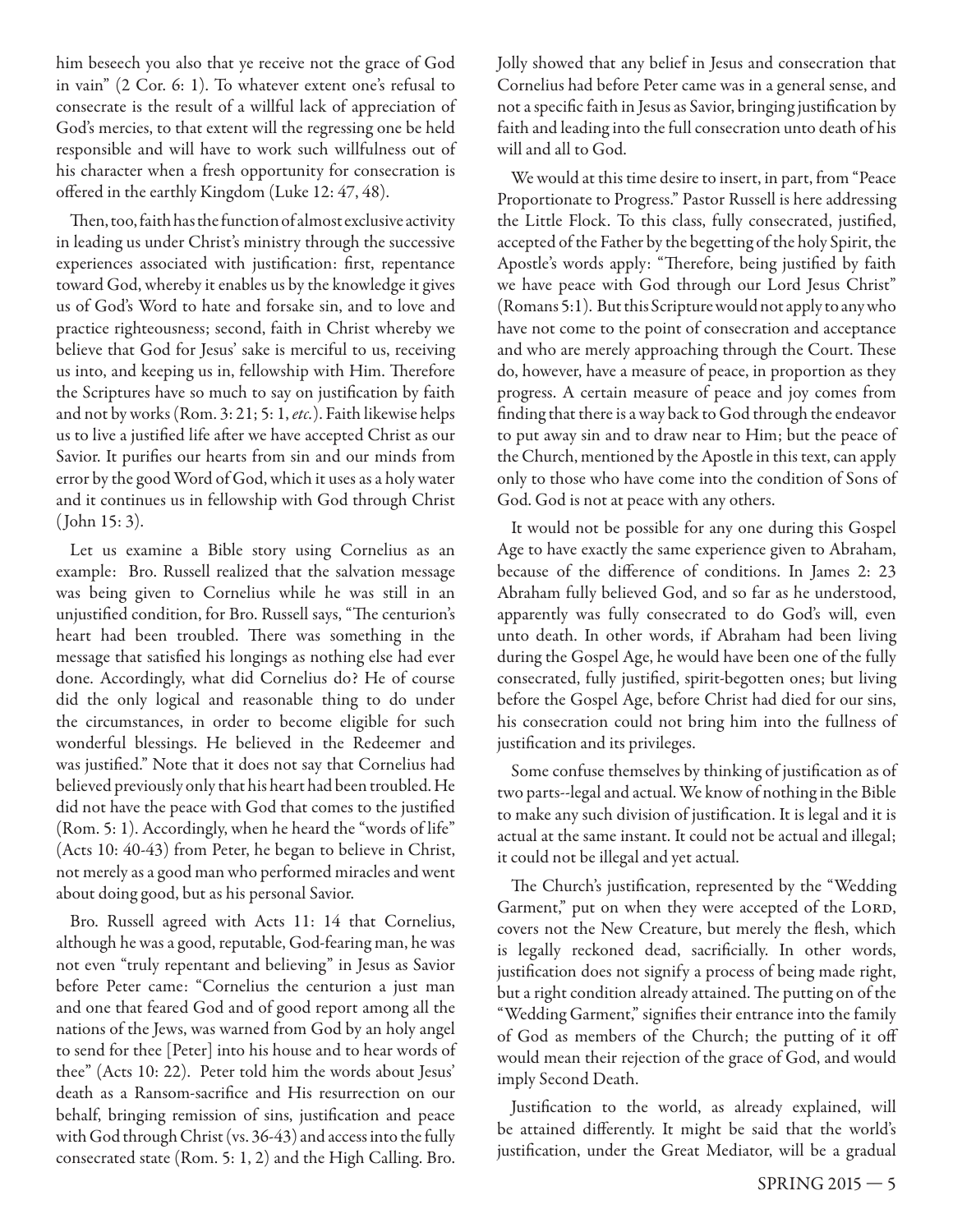one—a gradual making right as each individual will come into harmony more and more with the Divine requirements and receive more and more of restitution perfection.

Nevertheless, it must be remembered that "It is God that justifies," and that the world will not be in God's hands until the conclusion of the Millennial Age. Then all approved of the Father and accepted of Him to eternal life will be justified in the full sense (R5960).

The world's justification will not be an instantaneous one, but will progress during the thousand years—the Millennium. The world might then be said to be tentatively justified through the Mediator and His Kingdom, but their justification will be accomplished only in their absolute perfection at the close of the Millennium, when they will be presented to the Father and accepted by Him. "It is God that justifieth," and He receives to everlasting life and to His family on any plane of existence only those who are perfect. "Be ye therefore perfect, even as your father which is in heaven is perfect" (Matt. 5: 48).

A person desiring to turn to God during this Gospel Age finds Him gradually. First, he finds that God has made a provision whereby He can be just and yet be the Justifier of sinners. Next he finds that the death of Jesus is the way which God has provided. Next he finds his own weaknesses and sins called defilements, and properly seeks to put these away. He may and should considerably cleanse himself from the filthiness of the flesh, but this does not justify him, does not make him perfect, because by heredity he is a sinner, imperfect, and can be cleansed only by the Divine application of the merit of the Sin Offering. After washing at the Laver—putting away the filthiness of the flesh—the believer approaches close up to the door of the Tabernacle and "ties" himself there with the rope of consecration, obligates himself by consecration vows, devoting himself fully to the LORD and His service, whatever that may be. All the foregoing steps of the person desiring fellowship with God are proper steps, as outlined in the Word. We describe the person who has taken this course as being tentatively justified; that is to say, he is in the right course, doing what he is able to do to attain full justification. While in this course, he would have blessings of mind and heart and the approval of his conscience, and would be favored of the LORD in the sense that Divine providence would open up before him a knowledge of the proper course to take for his justification—pointing out to him the necessity for the steps enumerated, including the devotion or tying of himself at the door of the Tabernacle. The sinner approaching God can do no more.

We are all familiar with the saying let your conscience be your guide. We are not to allow our conscience to become

| NOTE TO SELF: |
|---------------|
| BEHAVE        |
| LIKE A        |
| CHRISTIANI    |

dense. Whoever violates his conscience repeatedly, by ignoring the principles of righting a wrong which he clearly sees, that person is undermining his conscience.

Conscience is the scale by which we weigh the various things presented to our judgment to ascertain the right or the wrong, the justice or the injustice, the truth or the falsity of a thing. This scale may be a very coarse one or a very fine one. It may be capable of very fine discriminations; or it may see things only in a rude, crude way. The Christian, especially if he has been long in the School of Christ, should have a very sensitive conscience; and from the Word of God he should be able to draw the weights by which he would balance all the questions of the affairs of life, and determine with almost absolute accuracy their right or their wrong to what extent they would be pleasing or displeasing to the LORD. The impairment of that scale is the great danger in every sin, and it seems to us especially so in respect to the sin of spiritual pride. Nothing much can be done until the scale be rectified.

How necessary it is that all of the LORD's people should keep their consciences thoroughly just; to be unwilling to take advantage of a brother, or of anybody, either in business or in an argument or in an ecclesia election! The thought of the slightest infraction of justice on his own part should ring the loudest bells of alarm in the heart and the head of every true child of God: Could it be that I who have enlisted in this cause of justice should be found sympathetic with injustice? Could it be that I could close my eyes to anything in my own conduct in the nature of injustice? Can it be that I am perverting my own conscience and shall be liable to all the terrible results?

To rectify a wrong course would therefore mean the reestablishment of the principles of justice in the heart and the mind with a carefulness proportionate to the results involved—life or death everlasting. As justice shall begin to be reestablished in our mind, it will begin to regulate our words and acts. Gradually, then, the wrong-doer would begin to see how grossly he had violated the principle, how spiritual pride had almost destroyed his future prospects in the Kingdom. To such an one would surely come hearty repentance and thorough resolutions for the future.

Let us now investigate a thought about and what part it can have in our search for righteousness. Providence is the quality and activity that "makes a living" for oneself and one's dependents, the quality and activity whereby one "gets along" in life. It makes us use one or more of the callings in life whereby one can support himself and his dependents. In its religious kind, specifically in the Christian religious sense of the word, providence moves one to seek to acquire and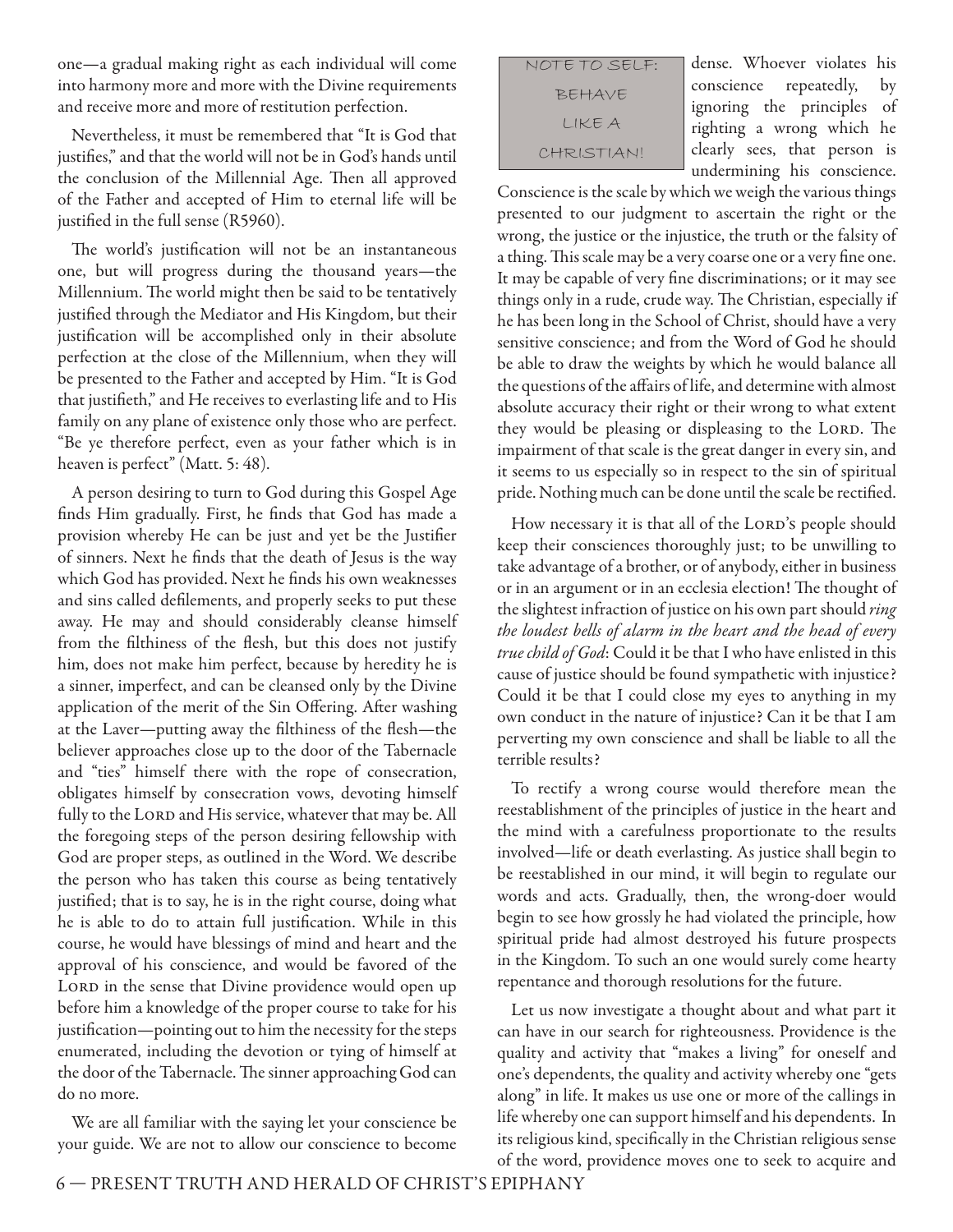retain, first, the knowledge of God and His plan. Therefore it moves one to a careful study of the Truth, in order to gain it and to a frequent review of the Truth already studied, in order to retain it. Additionally, it moves him to gain and retain through the exercise of repentance toward God and faith in our Lord Jesus, the blessings of justification, i.e., forgiveness of sins. Now he can have the righteousness of Christ and fellowship or friendship with God, in order that he may have the means of living indeed.



Let us also discuss briefly the functions of hope. Hope is one of the general graces that work throughout the whole heart and mind. Its particular function is to encourage, i.e., to make us strong to do for the LORD. It helps us to cleanse ourselves from filthiness of the flesh and spirit; it helps us to be more loving to the Father, to the Son, to the brethren. There is not a quality that we need as overcomers that hope does not embrace. Hope stimulates our hearts and minds and helps develop and support us. We learn at what stage of our religious experience hope in its Biblical aspects begins to operate. Oh, hope operates in the unjustified man in natural respects, and shows activity while one is not even tentatively justified, and works also in justification in some degree; yet with reference to its objects it cannot operate until after consecration. Therefore, hope as herein treated first begins to work after consecration. It not only stimulates us, but supports us in every general feature pertaining to sanctification and deliverance, and helps us in their special features, i.e., to maintain the consecrated attitude; to overcome evil; to strengthen, balance and perfect our characters.

It would seem that a close look at the way God brings His Truth forward is necessary. It is a part of human nature to want to know what tomorrow will bring and this brings with it a desire to forecast and with that desire comes immature thoughts on Truth as due, present Truth or progressive Truth. We find in PT 1946, p. 124: until late 1909 our dear Pastor did not always clearly see the distinction between tentative and vitalized justification as applicable to the Gospel Age. Before that time he of course saw that tentative, but not vitalized, justification applied to the Ancient Worthies. But certain passages, especially in Hebrews, became clear to him as teaching that during the Gospel Age nobody's justification was vitalized, i.e., that nobody actually received the benefit of the imputed merit and the cancellation of the Adamic sentence—until after presenting himself in consecration. This we can see from several passages: "For by one offering [of His blood in the antitypical Holy of Holies] He hath perfected [justified from the Adamic sentence] forever them that are sanctified" [consecrated]. This proves that before consecration there is no justification to life, i.e., no vitalized justification (Heb. 10: 14). "Christ entered . . . into heaven itself [the antitypical Holy of Holies] now [during the Gospel Age] to appear [with His merit] for us" [the Church, not for others; therefore for the consecrated alone does He now actually impute His merit] (Heb. 9: 24). "He is [during the Gospel Age] the [actual] propitiation for our sins" [solely the Church's sins as the contrast with the world's sins suggests] (1 John 2: 2). Deliverance from the Adamic sentence "is in Christ Jesus" (Rom. 3: 24). We come into Him by consecration alone (Rom. 6: 3; 1 Cor. 12: 12, 13; Gal. 3: 26, 27; 2 Cor. 5: 17). So we see that God justifies us to life—i.e., vitalizes our justification—by actually accepting the imputed merit on our behalf after we consecrate. The reason for His not doing this before our consecration is very clear; for since there can be but one actual use of the merit on behalf of any one individual (Heb. 10: 18), all who accept Jesus as their Savior and do not consecrate would go into the Second Death; i.e., would have no opportunity of being among those for whom Jesus will apply His merit for restitution purposes in the next Age, if Jesus would really give them now, before consecration, the benefit of His imputed merit for God's canceling from them the Adamic sentence. What, then, before the bar of Justice is the condition of those who accept Jesus as their Savior before they consecrate? We answer it is the same as that of the Ancient Worthies; they are not justified to life, but to fellowship; i.e., tentatively justified, for the merit of Christ is only reckonedly imputed for them and the Adamic sentence, therefore, is not yet actually cancelled from them. Are they tentatively justified? We answer, yes. Are they really vitalizedly justified? No; for Christ's merit is not actually imputed for them.

When writing "Tabernacle Shadows" and "The Studies in the Scriptures" our dear Pastor did not always clearly see this distinction as applicable to the Gospel Age. He finally began clearly to point out that Christ's righteousness became ours first at consecration in the article on the Wedding Garment (R4525, R4547). As time went on he brought out the distinction more clearly. His last published expression on the subject is found on p. iii of the Foreword of SITS 6, written October 1, 1916 and finally approved for the press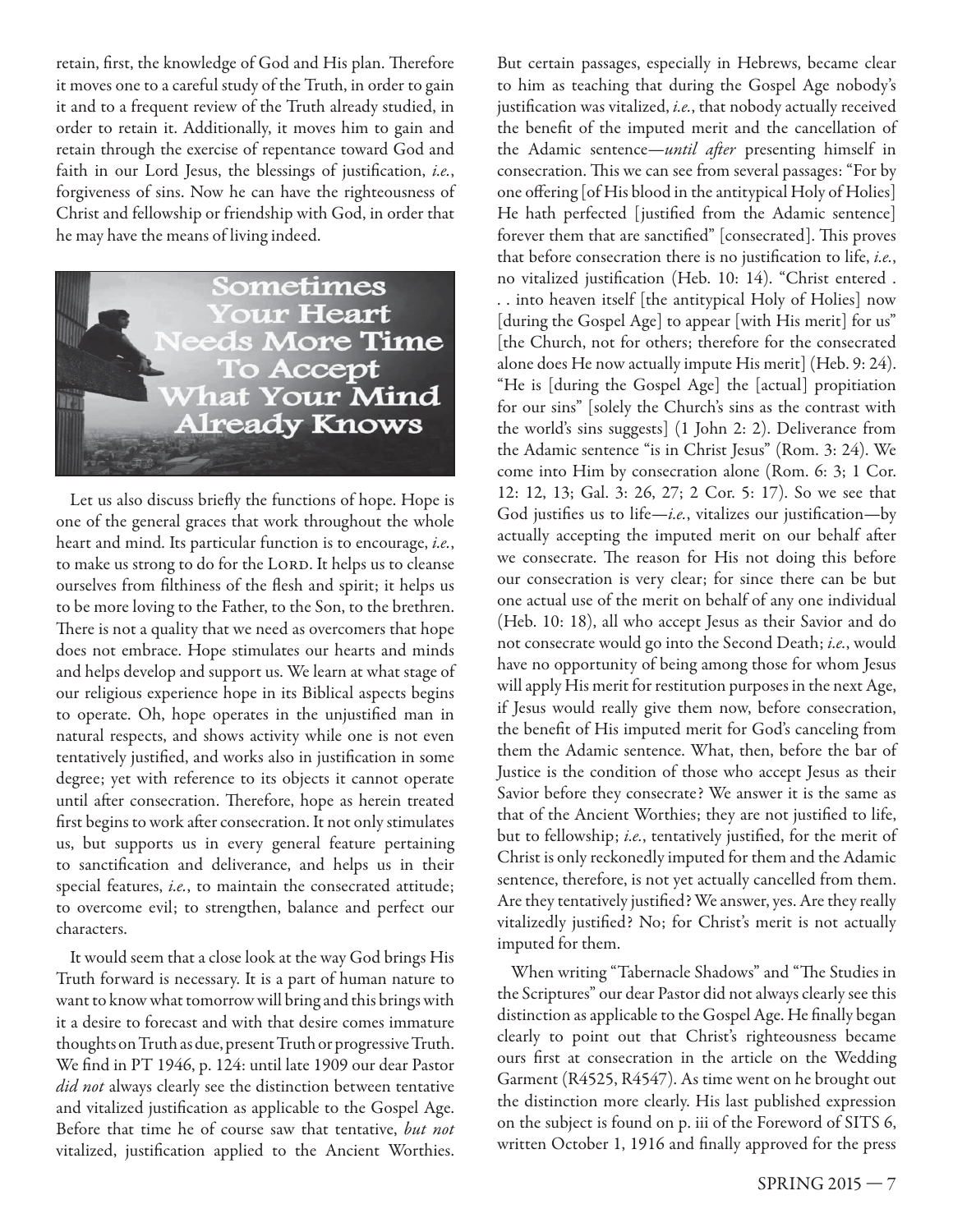October 16, 1916 (PT 1922, p. 192). We all recall that he wrote the Forewords of all six volumes to correct things not clearly expressed in them.

Using the Tabernacle picture we would briefly trace the steps related to tentative and vitalized justification. The sinner leaving the antitypical camp (the world) by repentance, and entering the antitypical court (tentative justification) by faith in Christ (the antitypical Gate) gains an increasing measure of peace with God. In this tentatively justified condition (the antitypical court) he views the Lord's sacrifice (the antitypical Altar) and washes away filthiness of flesh and spirit by the Word of God (the antitypical laver); then he advances toward the consecrated, spirit-begotten condition (the antitypical Holy), unto its veil (the death of the human will). The next step is consecration, by which the humanity (a prospective part of the antitypical Lord's Goat) is bound to the dead human will (the antitypical veil). Then Jesus actually imputes His merit on his behalf, vitalizing his justification through procuring the cancellation of the Adamic sentence by God. Jesus then offers the person's humanity, now perfect in God's sight, to God as a gift. God then accepts the gift by the impartation of the holy Spirit and changes the gift into a part of the sin-offering (the antitypical Lord's Goat). Now the person, as a new creature, is a priest in the spirit-begotten condition (the antitypical Holy) and as a human being, vitalizedly justified, is part of the Lord's goat on the antitypical Altar.

We can see clearly how our dear Pastor, on the basis of Scripture, Reason and Fact, tells us that there is progress in tentative justification from the gate of the antitypical court to the antitypical first veil. Even vitalized justification in the full sense of the term is progressive; for it begins with Jesus actually imputing His merit, proceeds with the Father actually canceling the Adamic sentence and ends with reckoning the person perfect! Let us continue by considering how long will tentative (faith) justification continue to operate. Bro. Johnson states in 1920: "this is a Scriptural doctrine, and will remain so despite all opposition." Later on Bro. Johnson came to see that the Youthful Worthy call would end in 1954 and some who no longer walk in the light of the Truth as the LORD unfolds it and as it becomes due to be understood—"meat in due season," "present Truth," "shining more and more unto the perfect day" oppose this advancing Truth as taught and Scripturally proven by the Epiphany Messenger.

It is contrary to the Truth and its Spirit to expect the Epiphany Messenger in 1920 to understand very fully certain features of the Truth that the LORD had not clarified for us until many years later. And it is treating Bro. Johnson unjustly to expect him to teach in his early writings that which did not become clear to him until many years later. It

is also deceptive to pit his earlier writings against the more advanced understanding and further unfolding of Truth contained in his later writings. We must study the Truth with the understanding that Bros. Russell, Johnson and Jolly were chosen of God as earthly leaders and those chosen vessels that followed them in leadership have learned just how important Prov. 4: 18 is "the path of the just is as the shining light that shineth more and more unto that perfect day." In E 10, p. 114 (published in 1941) Bro. Johnson could state definitely that "after 1954 no Youthful Worthies will be won; and after 1954 no more persons will enter the tentatively-justified state [for Gospel Age elective purposes, as the context shows] . . . Certainly, when we come to a time when no more consecrations are possible for Gospel Age purposes, it would be useless to exhort the tentatively justified [they will still be tentatively justified, though now pictured in the Camp, having lost their tentatively justified standing in so far as Gospel Age purposes are concerned] to consecrate and sinners to repent, for the tentatively justified sinners could arise no higher from their standings before God under such a condition—by repentance and faith justification they can no longer arise to the Court condition from their condition as pictured in the Camp or outside the Camp, for no more can come into the Court—after 1954 no Youthful Worthies will be won."

#### *FAITH* i**s** *NOT* **the belief that God will do what you** *WANT!* It *IS* **the belief that God will do what is** *RIGHT!*

And still later, when Bro. Johnson published E 11, p. 494 top, in 1948, he could state, in the light of further Scriptures unfolding from the book of Exodus, that Jesus has charged "that no more consecrations be made in the interests of the Gospel Age Tabernacle." Since 1954, during the Epiphany, consecrations can be made only in the Epiphany Camp and only for Epiphany purposes, not for Gospel Age elective purposes. Those who had faith justification prior to 1954 "for Gospel Age purposes" and did not consecrate, lost it "for Gospel Age purposes"—"in every case by Oct. 1954, according to Rev. 22: 11" (E 11, p. 473).

 But this does not mean that the granting of tentative (faith) justification has ended altogether, for it will continue "until restitution begins." However, from Oct. 1954 onward it is for Epiphany Camp purpose for the building up of the Epiphany Camp, which eventually will consist only of "those who will persist in believing in Jesus as Savior and King," i.e., tentatively justified ones (E 14, p. 266; PT '59, pp. 39-41; PT '65, p. 61, etc.). The privilege of the Great Company and Youthful Worthy Levites since Oct. 1954 is to hold up the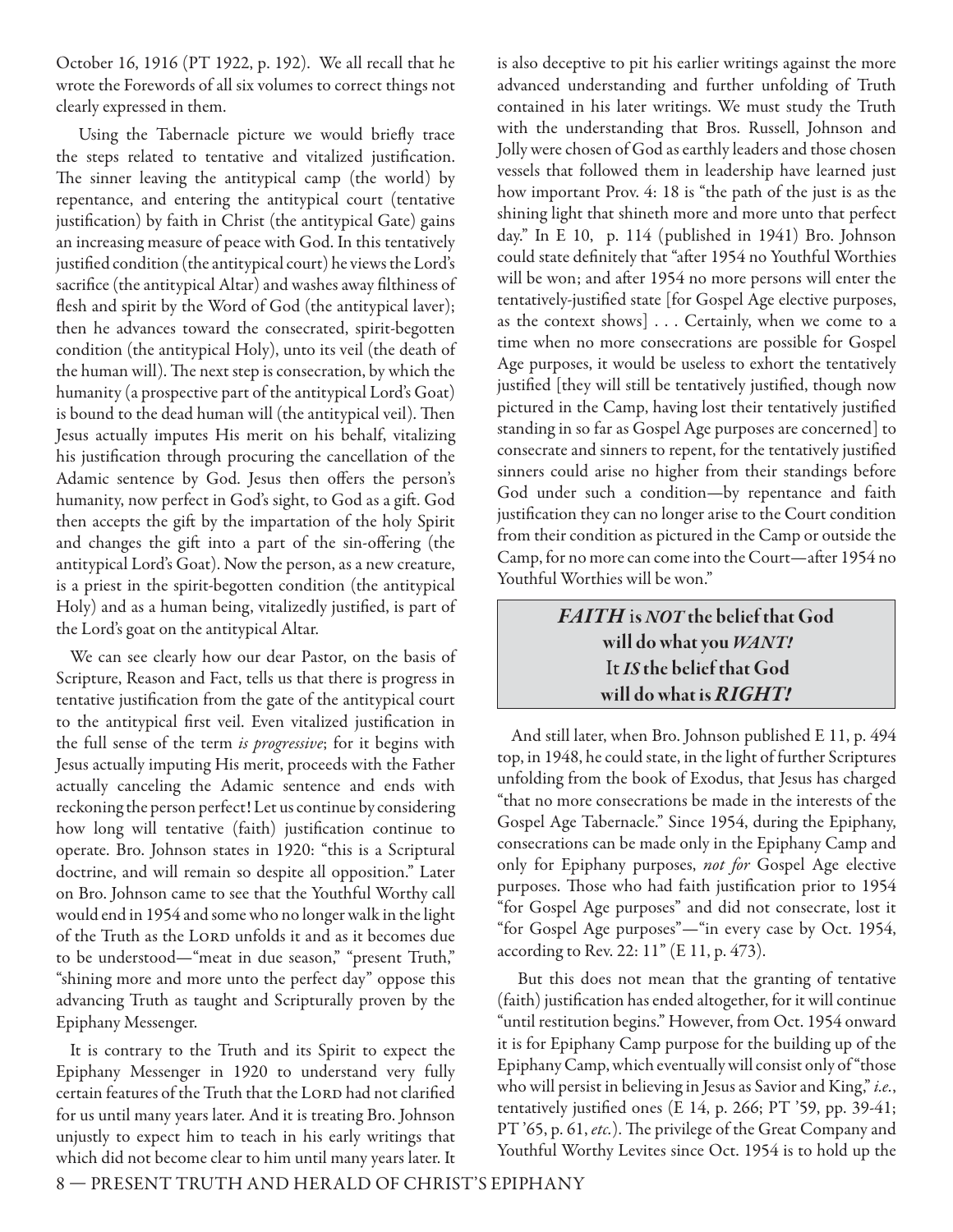Epiphany Court Curtain ("Christ as Savior and King") "to the view of all in the Camp" (E 5, p. 420). Of course God will not bring the Epiphany Campers into the Court in order to give them their tentative (faith) justification rather they will accept Christ as their savior and be tentatively (faith) justified while in the Camp (PT '58, pp. 59-61). Tentative (faith) justification will operate as long as we are in the faith dispensation, i.e., "until restitution begins." And since tentative (faith) justification is given to the believer "to make him acceptable to God for dealing with him for the purpose

of bringing him to consecration" (E 4, p. 451, par. 2), we are not to be surprised that many in the Epiphany Camp are consecrating. We speak of them as Consecrated Epiphany Campers.

Jesus answered . . . "For this I was born and for this I came into the world, to testify to the truth. Everyone who belongs to the truth listens to my voice." John 18: 37

| $\blacksquare$ |
|----------------|
| <i>the</i>     |
| <b>Truth</b>   |

*Seek*

### the lord's supper *"Christ our passover is sacrifi ced for us: therefore let us keep the feast"* (1 Cor. 5: 7, 8)

The Passover was a Jewish feast kept yearly, and is still so observed by the Jews as a commemoration of their remarkable deliverance under the tenth plague upon Egypt the passing-over or sparing from death of their firstborn. The circumstance as narrated in Ex. 12— the slaying of the lamb, the roasting of the flesh with fire, and the eating of it with bitter herbs and unleavened bread

while the eaters stood, girded and shod, and with staff in hand, ready to depart out of Egypt for the Land of Promise (Canaan) are doubtless familiar to most of our readers.

Also, there is the deeper meaning of these things which were but types: How that Jesus came—"who is the Lamb of God, which taketh away the sin of the world" ( John 1: 29), and of Christ our Passover, who was sacrificed for us-how the doorposts and lintels of the household of faith are sprinkled with the blood-merit of our Lamb, which speaks better things, and saves in a higher sense, all that are in that "house"—how that we as pilgrims and strangers, not making Egypt (the world) our home, nor resting there, but with staff in hand are intent on our journey to antitypical Canaan—how that the "bitter herbs" represent the bitter experiences and trials of life, which are needful to us and tend to sharpen our appetite for the unleavened bread (Truth and sincerity in purity; leaven is a type of sin and or error), and the eating of our Lamb, who said: "Except ye eat the flesh of the Son of Man . . . ye have no life in you" ( John 6: 53). We partake of our Lamb and seek to develop Christlikeness.

During this night of more than 1,900 years since our Lamb was slain, the one true household of faith has been eating, waiting for the morning of deliverance. Yes, the dawn of which we believe has already come for the one true Church and the world. When Jesus died on the very day of the lamb's death, and in fulfilment of that part of the type—the lamb—how fitting it seems that all Christians should commemorate the



day on which our Lamb died. We certainly have much more interest in the day than has "Israel after the flesh," who recognize only the type. Then, while we keep the feast daily in our hearts by partaking of Christ and His Word of Truth, would it not be a great pleasure and a beautiful way to commemorate our Lord's death on its anniversary?

We understand that it was

our Lord's wish that this anniversary day be observed annually as a remembrance of Him, and that He instituted what is termed the Lord's Supper, of bread and fruit of the vine emblems of His body and blood, our Passover Supper—as a substitute for the Jewish observance of the type. Everything connected with it seems to show that this was His intention. He kept the Passover every year, and at the last one, the night in which He was betrayed, He said, "With desire I have desired to eat this passover with you before I suffer" (Luke 22: 15). What Jesus commemorated was the killing of the Passover lamb and not the "Feast of Passover," which followed it for seven days. The Jews at that time kept both, but particularly the latter. They do not now, and have not for a long time, commemorated the killing of the Passover lamb, but the Passover feast only.

SPRING 2015 — 9 Jesus commemorated the last time the killing only and then gave Himself as the real sacrifice. When He had instituted the new supper remembrances, the bread and fruit of the vine, instead of the old type, the lamb, He gave them to His disciples and said: "This do in remembrance of me [keep no longer the type or shadow but use these new emblems to commemorate Me-the Antitype]." "As often as ye eat this bread, and drink this cup, ye do show the Lord's death [not the typical lamb's] till he come [until the Kingdom be established and the type completed by the passing over, or sparing, of all the firstborn overcomers and the ultimate deliverance of the entire household of faith]" (1 Cor. 11: 24-26). The Passover killing, Christ's death, can be remembered at no time so appropriately as on the regular anniversary, the 14th day of the first month,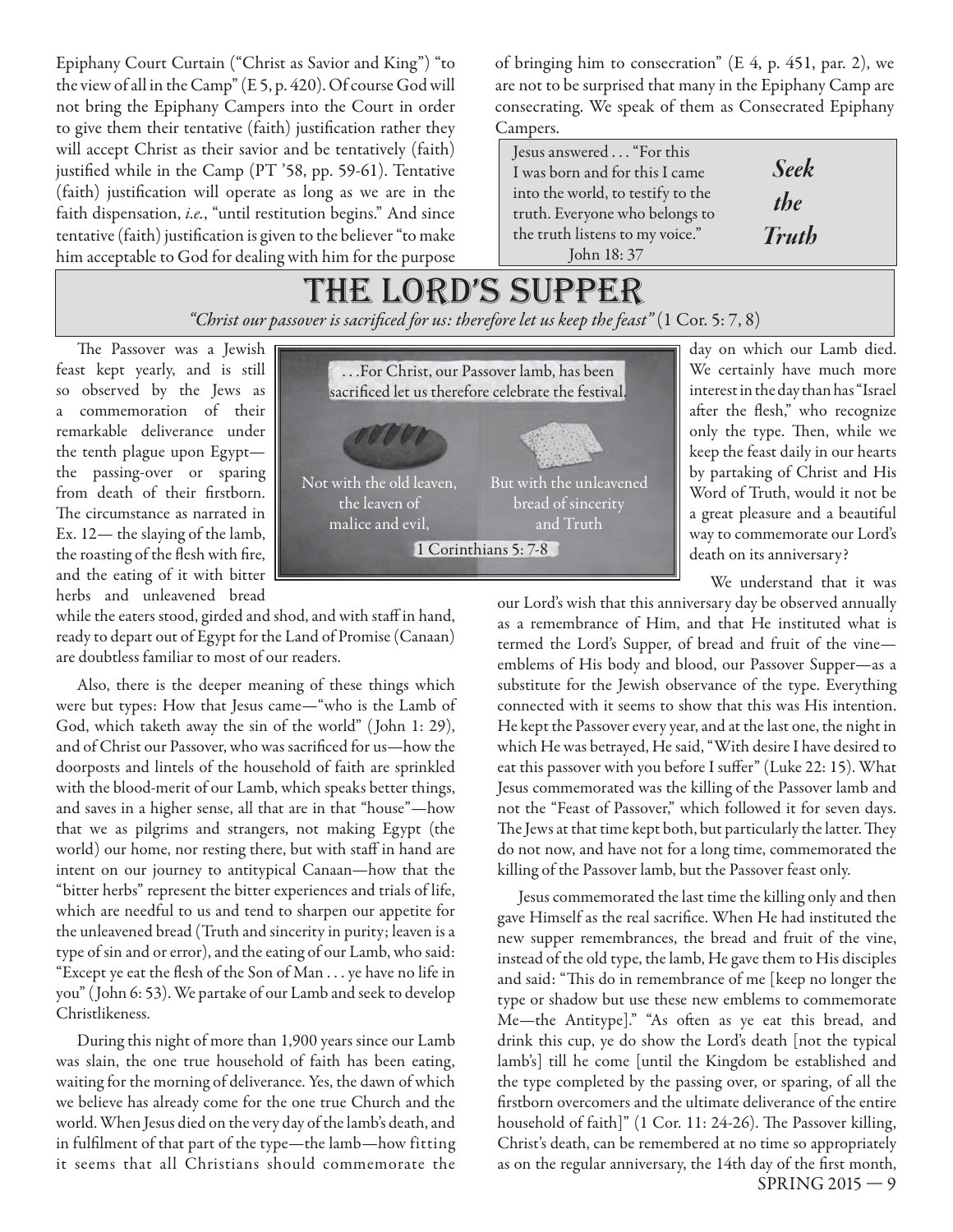lunar time, which this year commences at 6 o'clock p.m., April 1. The feast of seven days' eating of unleavened bread, which followed, represents, or types, the continuous, perfect and everlasting feast which we enjoy after and because of our Ransom, seven being typical of perfection.

We are keenly aware that some Christians observe the Lord's Supper every Sunday, and claim that their custom is based upon the oft-repeated mention of the act in "breaking of bread" $-e.g.,$  "upon the first day of the week, when the disciples came together to break bread" (Acts 20: 7, etc.). They evidently overlook the fact that bread-breaking was of necessity a frequent occurrence but that there is no mention of the cup in any of these instances, which constitutes as important a feature in the ordinance as the bread; nor are any of these meetings on the first day of the week ever called "the Lord's Supper" or by any name that should lead us to such a conclusion.

There are several reasons why "the Lord's day" (Rev. 1: 10) would not be at all appropriate for the commemoration of His death, the principal one being that "the first day," or "Lord's day," was instituted and used to commemorate an event the very opposite in its character, namely, the resurrection of our Lord. The one was in the "night" and called a supper, the other was observed in the day. The one was a night of weeping and sorrow, the other a morning of joy and rejoicing, saying, "The Lord is risen indeed." The one was a type of the night of suffering—the Gospel Age—the other a type of the gathering together and communion in the bright Millennial day-after the resurrection of the Body, very early in the morning.

When Jesus had risen from death He appeared to the disciples frequently, if not invariably, on the "first day" of the week, and on several occasions made Himself known to them in the breaking of bread at their ordinary meal. Upon the organization of the Church, what would be more reasonable than to suppose that they would set apart the first day, as especially a day for meeting with each other and with Him, and that coming from distances, as well as because He revealed Himself first, they would arrange for partaking of their food in common on that day? But this was always a day of joy as the other was properly a night of sympathizing grief with our Savior.

The proper observance of this ordinance for the year of 2015 is April 1, after 6:00 P.M. We trust that all the Lord's consecrated people everywhere will avail themselves of their privilege of memorializing the death of the Redeemer for our sins and our faith appropriating justification through His broken body and shed blood. As our Lord and the Apostles met and symbolized His death in advance of the event, so it is appropriate for us to meet on the anniversary to celebrate His sacrifice. The doing of this annually, in harmony with the evident purpose of the Lord in establishing this Memorial instead of the Jewish Passover, makes the occasion a very impressive one!

Let us not specially find fault with others who do differently;

but, as opportunity offers, let us inform them of our reasons for observing this great event on its anniversary. As often as we do this (yearly) we do show forth the Lord's death until He come. While we believe that our Lord has been present for a number of years—during the expanded Gospel Age Harvest—this does not hinder us from continuing the blessed Memorial of His death. Our thought is that our Lord meant that the Church was to continue celebrating His death at His Second Advent (1874) until the full Harvest work of the Age for all the Elect would be completed. Then, as He declared, they would drink of the New Cup with Him. Whereas the Gospel Age Cup has been a cup of suffering, shame, ignominy, reproach, the world's derision and opposition. His New Cup, is a cup of joy, blessing, glory, honor and immortality-the Divine nature. The Father, who poured for our Lord the Cup of suffering, poured also for Him the Cup of blessing and glory. As the Church have been privileged to share with Him in this Cup of suffering, so with their resurrection "change" they are privileged to share with Him the Cup of glory and blessing.



In the Lord's arrangement, the moon among other things symbolized the Jewish prospects, while the sun among other things symbolized the prospects of the Gospel Age. The Law Dispensation was a shadow, or reflection, of things future, as the moon's light is the reflection of the rays of the sun. We are near the time of the rising of the Sun of Righteousness with healing in His wings [in His beams] (Mal. 4: 2), to flood the world with the light of the knowledge of God. Seeing this, we lift up our heads and rejoice, as the Master directed. Since all the overcoming members of the Church are included in that Sun of Righteousness according to our Lord's parable (Matt. 13: 43), it follows that the Elect Church's glorification as the World's High Priest must be completed before the full light of the Millennial glory will shine forth upon the world. In partaking of the Memorial we may look forward with the eye of faith to the rising of the Sun of Righteousness, in contrast with the condition which prevailed at the time when the first Memorial was observed. Then, the moon (the Law Covenant) was at its full; and very shortly after the rejection of Jesus and His crucifixion the Jewish polity began to wane.

As from the intelligent appreciation of the fact symbolized by the Memorial Supper a great blessing comes, and a joy proportionate to the participator's faith and obedience, so also a condemnation attaches to an unworthy, improper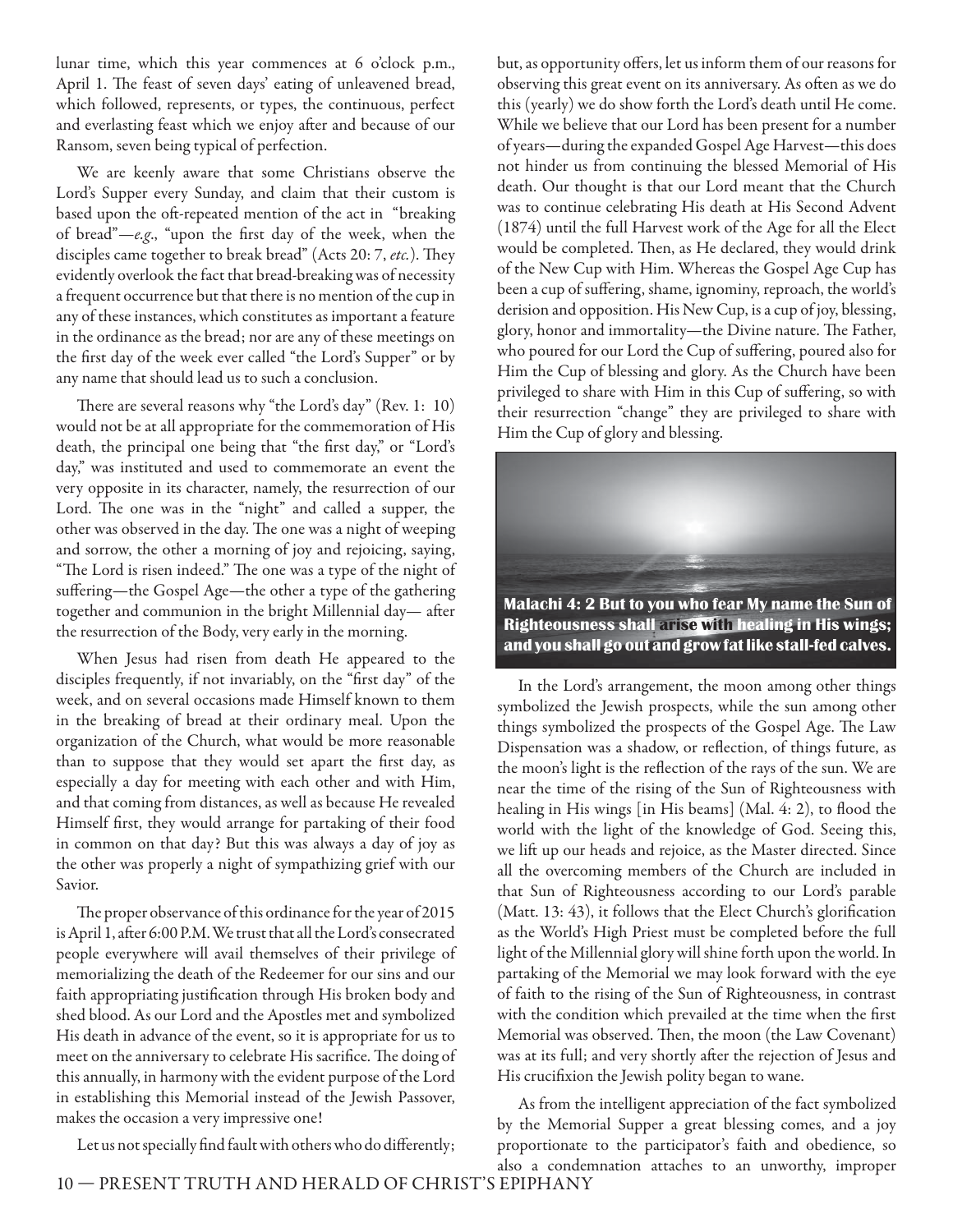participation in the Memorial (1 Cor. 11: 20-22, 27). Verse 27 says: "Wherefore whosoever shall eat this bread, and drink this cup of the Lord, unworthily, shall be guilty of the body and blood of the Lord." None are to participate except those who have come into relationship with the LORD by consecration of their hearts—their all—to Him and His service. None can come into this consecrated condition except as they have recognized themselves as sinners and the Savior Jesus the Redeemer from sin, whose merit is sufficient to compensate for the defects of all those who would come unto the Father through Him. All such should partake with much joy. Remembering the sufferings of the Master, they are to rejoice in those sufferings and in the blessings that these have brought to their hearts and lives.

None are to drink of the cup on such occasions except those who have appropriated the merit of the sacrifice of Christ, and who fully realize that all their blessings are through Him. None are to drink of the cup except those who have given up their all to the LORD, for this is what the Cup signifies-it is the Cup of suffering, the Cup of a full submission to the will of God. "Thy will, O God, not mine, be done," was the prayer of the Master, and is to be the sentiment and petition of those who partake of the Memorial Supper. For others to participate in this Memorial Supper would be a farce, would be wrong, and would bring more or less of condemnation, disapproval, from God and from their own consciences—and that in proportion as they realized the impropriety of their course.

But let none think that they should remain away from the Memorial because of the imperfections of the flesh. This is a great stumbling-block to many. So long as we are in the present condition in the flesh, imperfection of thought, word and deed are possible—yes, unavoidable. The Apostle Paul says that we cannot do the things that we would. It is because we need Divine grace to forgive our daily, unintentional, unwilling trespasses that all whose sins have been forgiven and who have been accepted into fellowship with Christ are encouraged to come to God in prayer. The Apostle says to the one true Church, "Let us therefore come boldly [with courage] . . . that we may obtain mercy and find grace to help in time of need" (Heb. 4: 16). It was because of our needs that God opened up the way and made this arrangement.

By God's provision for the forgiveness of our sins of which we have repented, and for which we have asked forgiveness in Jesus' name, we may realize ourselves as no longer sinners under condemnation, but as clothed with the robe of Christ's righteousness. This is the thought behind the Apostle Paul's expression, which applies to every day: "I beseech you

therefore, brethren, by the mercies of God, that ye present your bodies a living sacrifice, holy, acceptable unto God, which is your reasonable service" (Rom. 12: 1).

All Christians should keep their accounts squared with the LORD. If they come short, they should lose no time in getting the account squared, in obtaining forgiveness through the merit of the Savior's sacrifice. Such accounts with the LORD should be settled promptly at the time of their occurrence, or not later than the day of occurrence. They should not be allowed to accumulate; for otherwise they will rise as a wall between the soul and the Heavenly Father. But whatever has been the condition in the past, the Memorial season, above all others, is the time for making sure that no cloud remains between the LORD and us, to hide Him from our eyes.

Forgiven and cleansed of any spot on our robe of Christ's righteousness, let us keep the feast—the Memorial of our Lord's death. In it let us afresh acknowledge and impress upon our minds the importance of the merit of His sacrifice and death and how it represents the grace of God to us, as it will by and by represent the same grace extending through the Millennial Kingdom to the whole world. Let us remember also our devotion of ourselves, our consecration to be dead with our Lord and to suffer with Him. We trust that the celebration of the Memorial this year will be a very deeply impressive one, an occasion of rich blessing to all of the Lord's consecrated people everywhere. "Purge out therefore the old leaven, that ye may be a new lump, as ye are unleavened. For even Christ our passover is sacrificed for us: Therefore let us keep the feast, not with old leaven, neither with the leaven of malice and wickedness; but with the unleavened bread of sincerity and truth" (1 Cor. 5: 7, 8).

We trust also that each class of Epiphany-enlightened brethren celebrating the Memorial together will write to us, stating briefly the interesting facts connected with the celebration, including the number present, the number participating and the spirit of the feast, so far as can reasonably be estimated.

Above we have given briefly an account of the Memorial. As further aids to preparation for its participation we suggest that the brethren read the chapter on the Passover of the New Creation in SITS 6 and other pertinent articles. May the LORD richly bless our preparation for, and participation in the coming Memorial! If for some reason anyone should fail to keep it Nisan 14, i.e., April 1, they may observe it a month later, May 1 (Num. 9: 6-14).

## america in prophesy — isaiah 18

Yes, God's providences have greatly favored the U.S.A. The basis for this timely article is Pastor Russell's writing of 1904 in R 3404. This favored land was unknown to civilization, kept hidden, as it were, until the due time—until it was needed as a home, an outlet for the rapidly overcrowding masses of Europe.

SPRING 2015 — 11 More than this, it opened at a time when the Reformation movement was agitating Christendom so called, when the study of the Bible was awakening conscience and character and Christian common sense. The awakened class was not generally the rich or the titled or the very comfortable, neither was it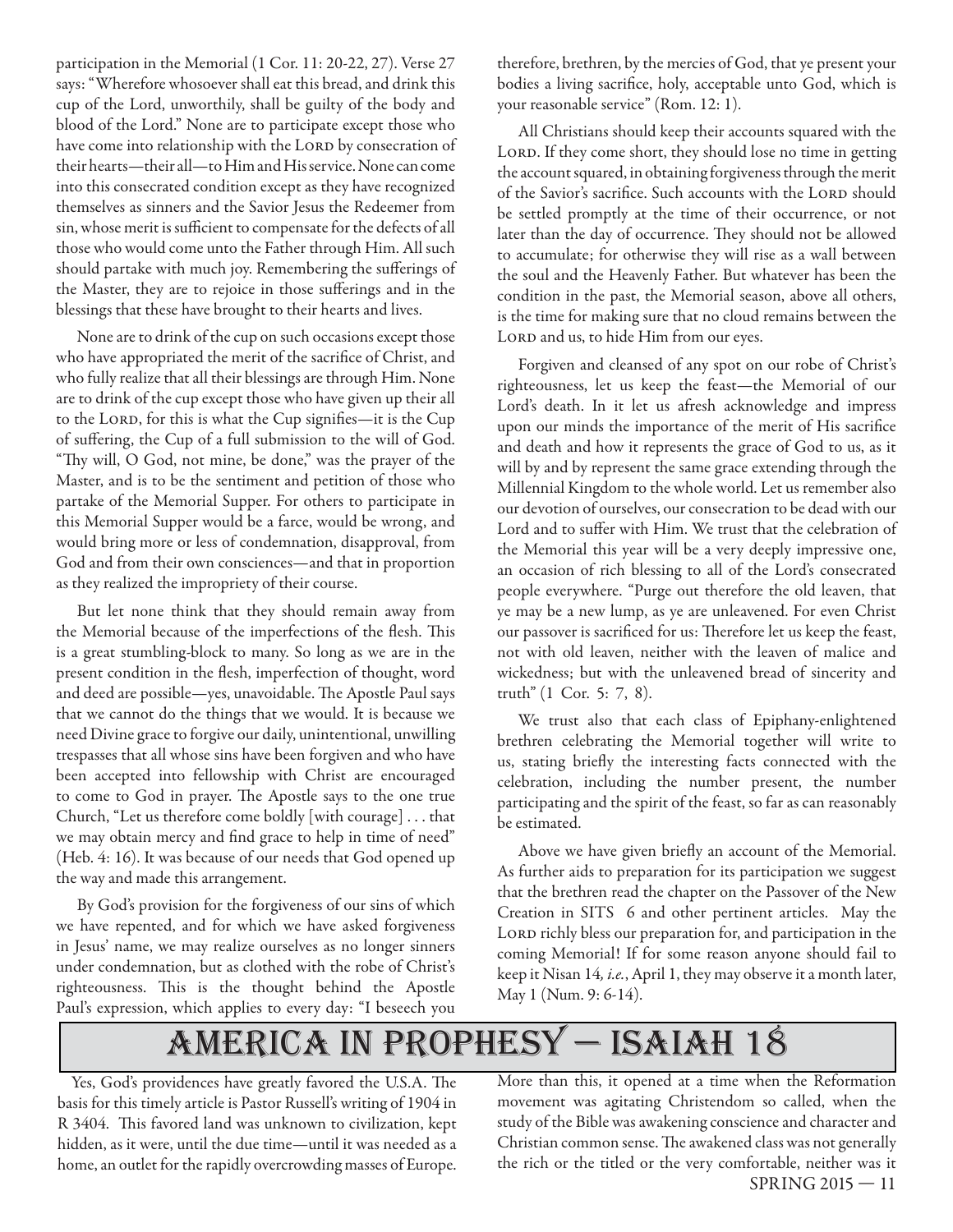the very degraded and ignorant and helplessly poor, but the middle class of European society. These did the thinking and the protesting, and in turn endured the suffering under the persecutions engendered. And these were the ones who needed an asylum and who found one in this land shadowed, cared for, by the wings of Divine providence.



Look, too, at the history of this nation. We are far from claiming that it is perfect. We can see much room for improvement in every direction, and are willing to admit that Americans can still learn some things from other parts of the world. Nevertheless, no other nation on earth has such a history. We, as Christians, are opposed to war on general principles, and yet we must acknowledge that some causes of war are more just than others, and of this more just class the wars of the United States seem to have been. True, selfishness has its firm hold upon all the people, and no doubt certain ignoble aims have actuated some of the people in connection with these wars. Yet in general, as wars go, they have been, so far as the masses were concerned, just wars—wars having some apparent necessity and not undertaken purely for conquest. In every instance the victory has been with this favored nation, and in no instance has she treated the vanquished ignobly. On the contrary, millions of dollars in aid have been paid when it need not have been paid, but large indemnities might have been forced.

The prosperity of this land is so phenomenal as to be the constant surprise of the world. The poor from all nations have become the wealthiest nation on earth; even as the Time of Trouble moves forward at an accelerated pace, this is still true in so far as resources are concerned, though now a huge national debt has accumulated: seventeen trillion dollars. And, whatever may yet become true, under the changing conditions ordered of God this land has certainly been well illustrated by the Statue of Liberty (Liberty Enlightening the World) in the harbor of New York City—the gift of that clear-sighted Frenchman, Bartholdi. However, the great truth symbolized is appreciated by but few. We recognize that Christian principles are under worldwide attack, yet the influence of liberty in the United States has been a potent factor in breaking the shackles of serfdom throughout the world.

The practical illustration of people governing themselves so successfully, so prosperously, excited the admiration and the envy of their relatives and friends in every part of the world and led to the concession of greater liberties everywhere. It is evident, e.g., in the growing nationalism in many countries, with many peoples crying for liberty and freedom from oppression. On the whole we say that no other land could so well lay claim to being shadowed or protected by the wings of Divine providence as can these United States, really the same people in character, in interest, in freedom, in prosperity, and in Divine favor. "Woe, to the land shadowing with wings, which is beyond the rivers of Ethiopia" (Isa. 18: 1). In ancient times little was known of the world's size, etc., and Ethiopia was called the ends of the earth. Interpreting the text from this standpoint it would mean: beyond the waters of the ends of the earth—a very fitting manner in which to describe America, as yet unknown and not intended to be pointed out particularly at that time. We have, then, the prophecy: "Woe! To the land shadowed by wings [Divine providence], which is beyond the waters of the ends of the earth."

Isa. 18: 2 "That sendeth ambassadors by the sea, even in vessels of bulrushes upon the waters" [literally, and as the A.R.V., the R.S.V., etc., render it] of "papyrus" [a tall, Egyptian sedge from the fibers of which the ancients made paper; or the paper made from the pith of this plant]. Are we to expect the fulfilment of this prophecy in the future—that the steamships of the future will be built of paper? We think not. The tendency is rather toward greater strength, ships built of steel. Rather we should interpret the language as symbolical—as representing books and tracts going out in every direction, bearing messages as God's ambassadors to all who have an ear to hear their message. By these paper-messages, these Divine embassies, all inhabitants of the earth who can see and hear are called upon to note the Lord's ensign about to be set up in His Kingdom, and the trumpet of Jubilee now sounding and to grow more and more distinct as the Jubilee morning ushers in. See v. 3.

We must all agree that the language of this prophecy "Go, ye swift messengers" in its fulfillment in the work of the expanded Harvest of the Gospel Age is much more reasonable when applied to God's messages as they have been going forth in the Truth literature than if applied to worldly ambassadors in paper boats. These Truth messages are contained in books (especially in the Studies in the Scriptures, of which millions have been circulated), magazines, booklets and tracts (of which hundreds of millions have been distributed), etc. These Truth messages have indeed gone out (and are still going out) as "swift messengers" to all parts of the world and in many languages. With few exceptions these have originated in the U.S.A., the land shadowed by the wings of Divine providence. Indeed, it seems certain that from no other land could they so well have been sent, and tolerably certain, too, that had it not been for "Liberty enlightening the world," some other nations would not have permitted the publication of so glorious a gospel of "good tidings of great joy, which shall be to all people" (Luke 2: 10). These messages of Truth contained in various kinds of literature have indeed gone forth upon the peoples the world over (upon the waters, Isa. 18: 2). "The waters which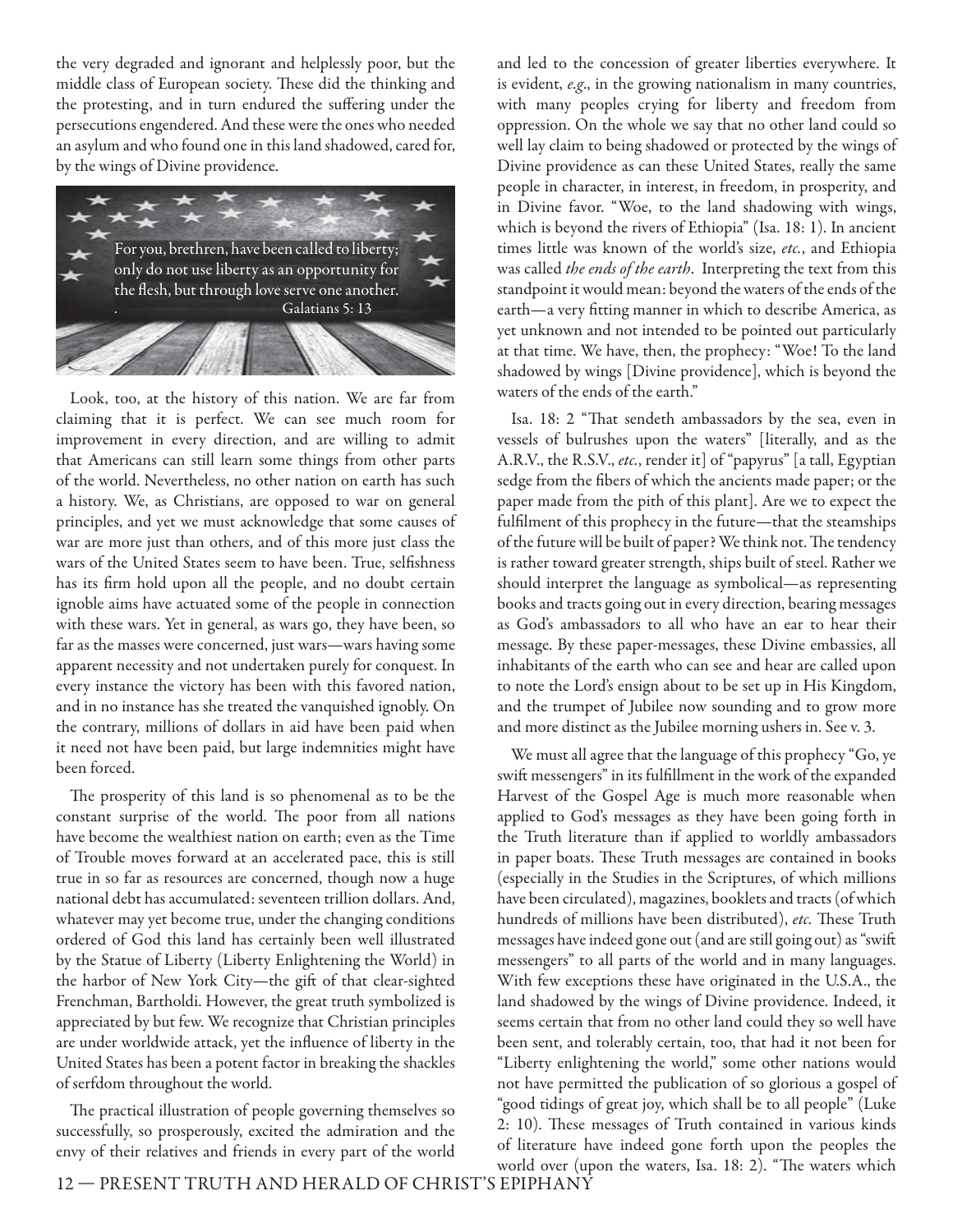thou sawest, where the whore sitteth, are peoples, multitudes, nations and tongues" (Rev. 17: 15, E 3, p. 70).

"The swift messengers" have a message of special comfort and consolation for the Parousia period which corresponds to the ink, the Truth, and the vessels of papyrus to the inkhorn (the Truth literature), carried by "the man clothed with linen," referred to in Ezek. 9: 2, 11. This text represents primarily Bro. Russell, and secondarily the rest of the Truth people (E 5, pp. 154, 155). These "swift messengers" indeed went forth to gather God's saints together unto Him, and, along with additional ones sent forth through Bro. Johnson and the rest of the Truth people during the Epiphany, they have completed the mission of garnering His Elect. "Gather my saints together unto me; those that have made a covenant with me by sacrifice" (Psa. 50: 5). We rejoice greatly in the assurance we have that the Little Flock, the "holy nation," the "nation scattered and peeled," is now complete with the Lord in glory (Rev. 19: 7-9) that all of them were begotten of the Spirit by the Fall of 1914, before Zion's travail began in the World War, that all of them were sealed in their foreheads before the World War ("the wind" $-$ Rev. 7: 1) unfavorably affected the country where they were, and that all of them, including antitypical Zechariah, "the last of the star-members, and the last member of the Little Flock to remain on earth," "From the blood of Abel unto the blood of Zacharias, which perished between the alter and the temple" (Luke 11: 51, E 10, p. 142), have now been born of the Spirit.

In Isa. 18: 3-6, we find that the features of the prophecy set forth in these verses have also been fulfilling "in that time" of verse 7, the Parousia and Epiphany. Beginning in 1874, through the ministry of "that faithful and wise servant," God has indeed raised up an ensign or standard of Truth and righteousness for the people. "Go through the gates; prepare ye the way of the people; cast up, cast up the highway; gather out the stones; lift up a standard for the people" (Isa. 62: 10). God has caused the blowing of the great Jubilee trumpet, the seventh trumpet, to begin, which is to sound forth for the entire thousand years from 1874 to 2874 (SITS 2, pp. 173-200; E 6, p. 653; E 9, p. 126). The message of restitution, proclaiming "liberty throughout all the land," to all the "inhabitants of the world," has indeed been going forth. "Ye shall hallow the fiftieth year and proclaim liberty throughout all the land" (Lev. 25: 10).

The message of God's great Plan of the Ages, as we have seen from our study of Hab. 2: 2 (PT '57, p. 53), has been made very plain through Bro. Russell and other faithful watchers; and its clearness and distinctness are emphasized again in Isa. 18: 3. The people are called upon to see as when a standard is lifted up upon the mountains (where all are sure to see it) and to hear as when a trumpet is blown for all to hear. Many from among the world have by this time seen and heard, and more and more will see and hear before this feature of the prophecy is completely fulfilled, at the end of the thousand years (2874}.

Here in the end of the expanded Gospel Age God has opened

many secrets to the fully consecrated, particularly in connection with God's "strange work" (Isa. 28: 18-22; Hab. 1: 5; PT '57, p. 38), mankind in general have not yet been ready to receive the Truth. The great majority are "reeling to and fro, and staggering like a drunken man, and are at their wit's end" (Psa. 107: 27; Luke 21: 26). Not having "the secret of the LORD," which is revealed only to those who reverence Him (Psa. 25: 14), the people of the world cannot now understand (Dan. 12: 10)—therefore the people are "much pained" and "all faces gather blackness" ( Joel 2: 6). God through the Apostle assures His people, as follows: "But ye, brethren, are not in darkness, that that day should overtake you as a thief"  $(1$  Thes. 5: 4); "God's secret is with the righteous" (Prov. 3: 32).

In harmony with this, God gave a special message to His loyal servants, especially the Laodicean star-members. "For so the LORD said unto me" (Isa. 18: 4) and through them to all of His people, assuring them that He is not perturbed over the chaotic conditions in the world here in the Parousia and Epiphany, but maintains His composure in perfect peace (I will take my rest), indicating to them that they should have the same attitude "Thou wilt keep him in perfect peace, whose mind is stayed on thee" (Isa. 26: 3). He allows the power of the antitypical Assyrians, the disruptive elements, to develop and thrive without interruption, except in those particulars wherein they may interfere with the outworking of His plan (Psa. 76: 10); from His throne He calmly looks on, generally without interfering.

Furthermore, God assures His truly consecrated that He will give His special attention to His real people. "I will dwell in them and walk in them and I will be their God and they will be my people" (2 Cor. 6: 16). This special attention here in the end of the Age has been manifest in His permitting fiery trials to try them and in His giving them an abundance of Truth as due, for their refreshment.

Let us take the time to look back into the history of the Laymen's Home Missionary Movement for a moment. We can recognize how Jehovah has given the Truth to our Pastor in the deeper understanding of His Word (the Bible). We continue with more consideration of Isa. 18. God assured antitypical Isaiah (His fully consecrated people) that in the Parousia and Epiphany the entire Little Flock would be completed, glorified and presented to Him "In that time shall the present be brought unto the LORD of hosts of a people scattered and peeled . . . to the place of the name of the LORD of hosts, the mount Zion" (Isa. 18: 7; Rev. 14: 1; Col. 3: 4; E 6, p. 482). We rejoice greatly in the assurance that this has now been fully accomplished. In addition to going forth to reach the Little Flock, the "swift messengers" of Truth went forth to develop the Great Company until this work was finished and all of this class was presented to Jehovah, for "the virgins her companions that follow her shall be brought unto thee; with gladness and rejoicing shall they be brought: they shall enter into the king's palace" (Psa. 45: 14, 15). They will continue to go "Therefore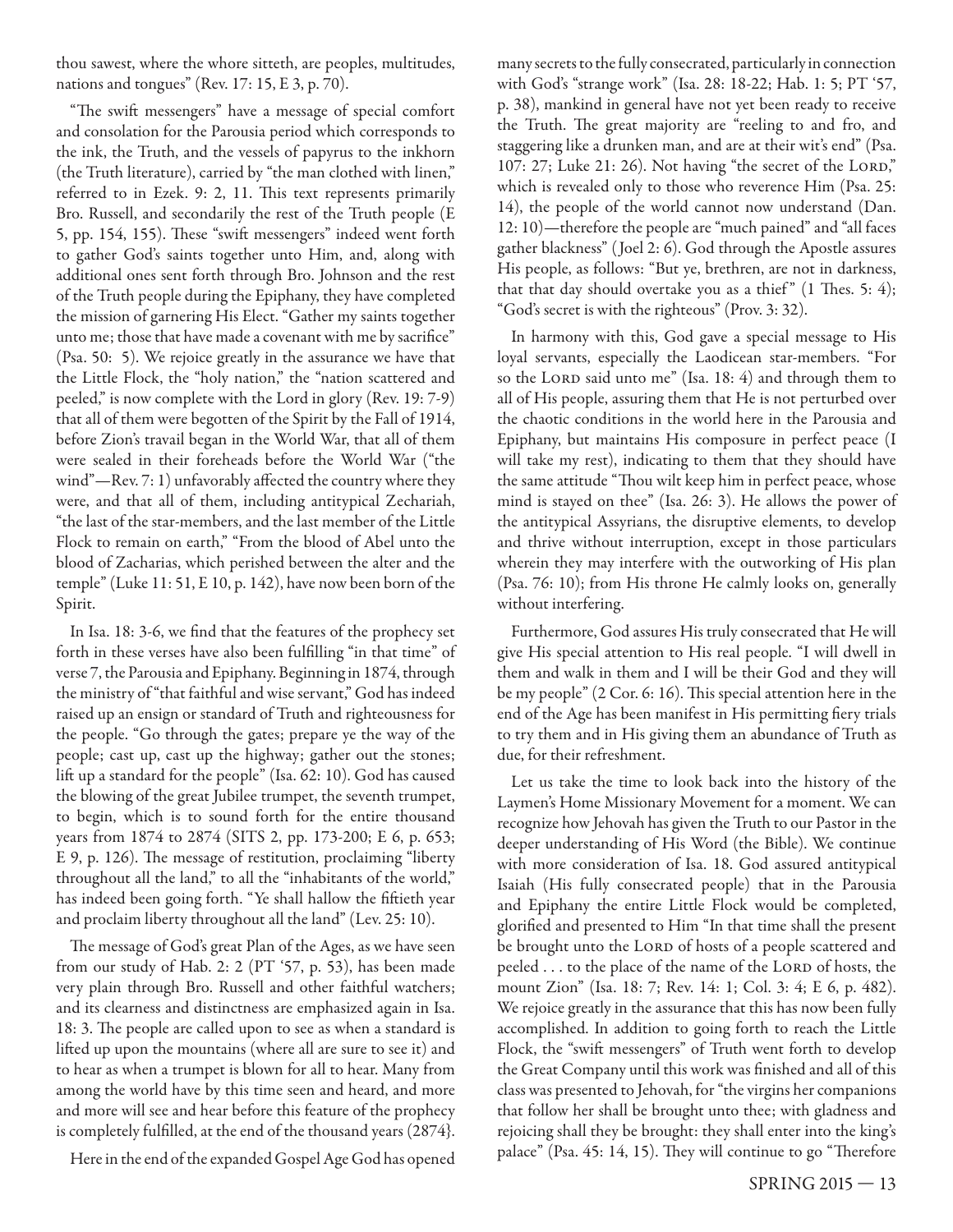are they before the throne of God, and serve him day and night in his temple: and he that sitteth on the throne shall dwell among them" (Rev. 7: 15).

Isaiah continues to be the type of the holy people. God has desired to send His message of grace and the invitation is still going forth to accomplish other purposes of God here in the end of the Age. Yes, it can still be said "Lord, here I am; send me."

We might ask how does our Good Shepherd, the Lamb that was slain, continue to open the seals of the book (Rev. 5: 5), giving to His sheep the Truth as due, since the seven composite angels to the seven stages of the Church, the seven composite stars, or seven shepherds, with their eight principal men (Mic. 5: 5); the Parousia and Epiphany Messengers being the seventh and the eighth, have finished their course? We have every confidence that after the Great Company finished its earthly course, our Lord continued His special shepherding care for His people through the Youthful Worthies, and that after the Youthful Worthies have finished their course in this life, He will continue it through the Consecrated Epiphany Campers. We believe that the same general arrangement will continue also D.V. until the Mediatorial Reign begins.

Jehovah's place of dispensing His Truth began in the United States of America and He continues to use that same method of dispensing His Truth as due to this very day! "The mystery, which was kept secret since the world began," finally became "meat in due season" and was "made manifest to the saints" in the beginning of the Gospel Age, when they needed this information (Luke 16: 16; Rom. 16: 25, 26; Col. 1: 26). Similarly, Truths and Scriptures pertaining to the Youthful Worthies were unfolded when needed for their encouragement and development as a class. Likewise, our LORD since 1954 has been gradually revealing more Truths pertaining to the Consecrated Epiphany Campers, for their enlightenment, encouragement and development as the fifth consecrated class of Abraham's pre-Millennial seed for the blessing of all the families of the earth. We should all have our faith greatly strengthened as we see how wonderfully our Heavenly Father provides for His own and supplies all their needs.

America has been noted as the land of opportunity and still is. People are breaking down the doors to try to get in, coming from all over so imbued with the thought that America is the land of opportunity and so it has been such since the discovery of America by Columbus in 1492. It is rather singular if you think about it. The last four star members were American people; Thomas Campbell, William Miller, Pastor Russell and Pastor Johnson. God has favored the USA in sending ambassadors by the sea in vessels of bulrushes upon the waters, saying, "Go ye swift messengers to a nation scattered and peeled to a people from their beginning hitherto; a nation metered down whose land the rivers have spoiled" (Isa 18: 2).

We quote from Bro. Hedman: "What a wonderful land

we live in with all these privileges so the American people of the United States have become noted and this is because the freedom exists here like nowhere else. So the living messengers were requested to go, 'Go ye swift messengers,' mainly from the United States to the world over, 'to a nation scattered and peeled,' the holy nation of Israel. Terrible experiences have been meted out to the people who have been trodden down over centuries. The people were divided in their inheritance and so the United States became the epitome of liberty! What a natural thing is it for the Harvest work to be done from the United States! Three messengers were born here in Pennsylvania: Bros. Russell, Johnson, and Gohlke. Also Pennsylvania has become the epitome of liberty for the masses. That's why I do not want to move the headquarters, because that would suggest that we are losing the Harvest message. The swift messengers continue to do their work throughout the earth preaching the gospel message. We have the liberty of Christ!"

Jehovah has spoken a very positive statement in 2 Cor. 3: 17 "Where the Spirit of the Lord is, there is liberty." Truth as due has brought much joy to Jehovah's enlightened people, as they have contemplated the wonderful things accomplished by our Lord during His invisible Second Presence and Millennial Reign which began in 1874. The United States has been given an opportunity to declare the history of our Lord's Millennial Reign; for in 1876, 139 years ago, some very important things took place. Bro. Russell, who in the fall of 1874 came to understand the invisibility of our Lord's Second Advent, was led by the Lord to a careful study of time prophecy. He went to Philadelphia, to the Centennial Exposition, in 1876, and as a result of study there with N. H. Barbour he became convinced that our Lord was indeed invisibly present in His Second Advent (R 3822; E 5, p. 109; E 9, pp. 330, bottom, 331, 460-462). Also, in 1876 Bro. Russell was honored by the Lord in being given executive charge of the Lord's work (E 9, pp. 346, 463), preparatory to his becoming in 1879 fully "that faithful and wise servant," both as "ruler over his household" and "to give them meat in due season" (Matt. 24: 45).



New York City's harbor

Because the Christian recognizes his special allegiance to the Heavenly King, he sets his affection on things above (Col. 3: 2) and feels a broad kinship with the entire groaning creation of every nation, people, kindred and tongue, nevertheless, when one sees the Statue of Liberty in New York City's harbor, he is bound to feel grateful to God for America, and the torch of enlightenment which it has lifted up before the masses of humanity.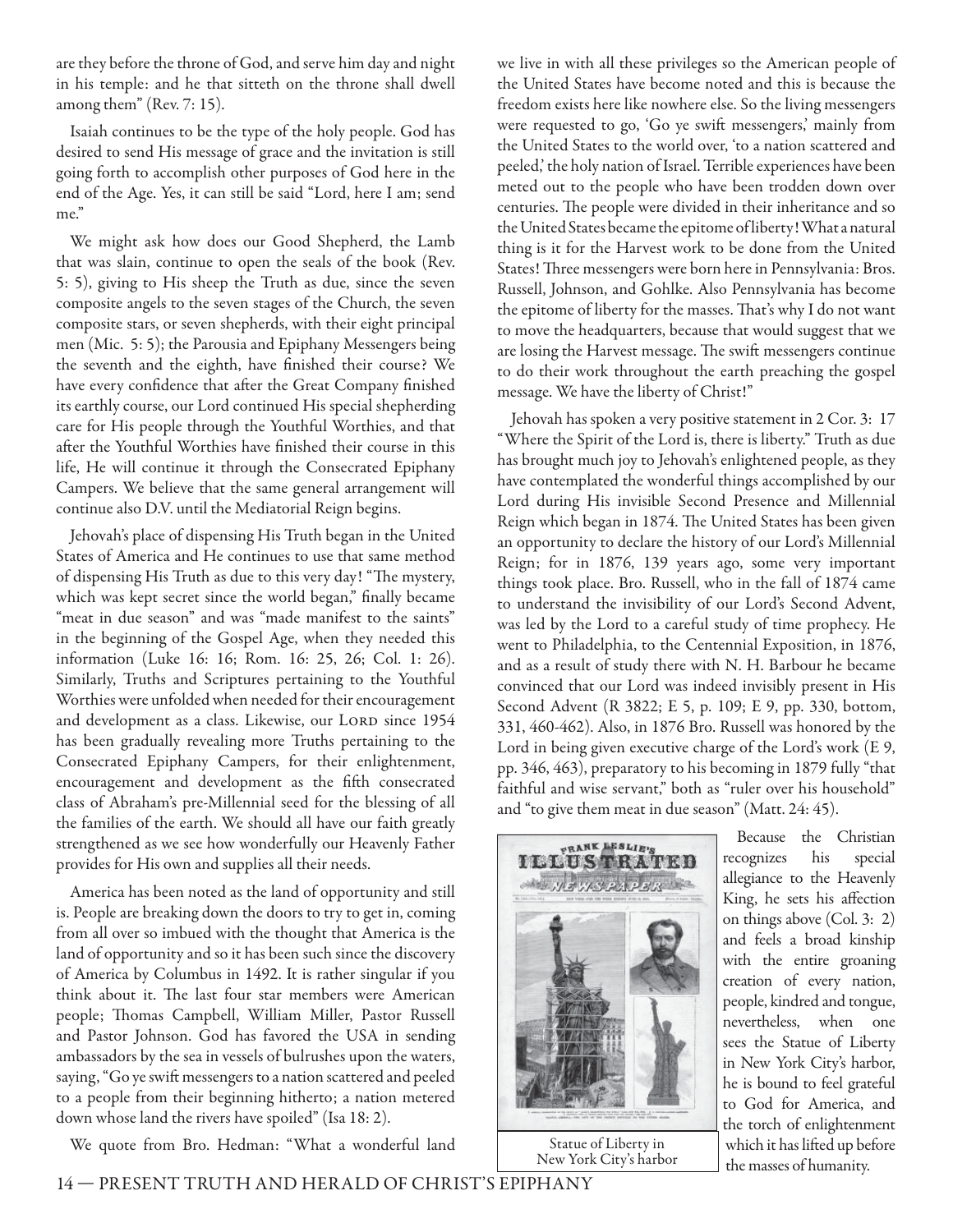The Statue of Liberty, donated by the French and dedicated October 28, 1886, 129 years ago, was recently renovated and continues as an enduring symbol of freedom, idealism and selfconfidence. To celebrate the 100<sup>th</sup> anniversary of the Statue in July, 1986, six million people, including many notables, e.g., President Reagan and Francois Mitterand (the French President), crowded around New York harbor with millions more watching on television. Let us, while appreciating our glorious land and our wonderful blessings, rejoice that a still better government and still more favorable conditions are part of God's promise to the world of mankind! Let us joyfully continue to pray to the LORD, "Thy kingdom come. Thy will be done in earth, as it is in heaven" (Matt. 6: 10).

St. Paul urged believers (Rom. 12: 3) to think soberly, according as God has granted to each a measure of faith. Accordingly, the Christian's rejoicing is not boastful, but tempered with moderation (Phil. 4: 5). He sympathizes with the groaning creation in all parts of the world and does not ignore the faults of his native land, even though he does not unduly magnify and parade them. In all soberness, however, Bartholdi's Statue of Liberty enlightening the world is true to the facts of the case. He is blind indeed who fails to recognize the great influence which the principle of liberty established in the United States exercises all over the world.

The spirit of today seems generally to ignore God and not to give Him the praise properly due Him. In the bicentennial orations enumerating America's national achievements, God was often not mentioned, and there was comparatively little of thanksgiving and praise rendered to Him whose overruling providence and power brought this nation into being and has given it such freedom and blessings. No speaker was heard giving even a faint echo to the reverential words Benjamin Franklin stated in the course of the drafting of the U.S. Constitution: "I have lived, sirs, a long time, and the longer I live, the more convincing proofs I see of this Truth—that God governs in the affairs of men. If a sparrow cannot fall to the ground without His notice, is it probable that a nation can rise without His aid? We have been assured, sirs, in the sacred writings, that 'except the Lord build the house, they labor in vain that build it.' I firmly believe this. And I also believe that, without His concurring aid, we shall succeed in our efforts here no better than the builders of Babel." Mr. Franklin concluded by saying that, if men who govern cannot do so under the guidance of God, obeying His directives, "mankind may hereafter despair of establishing governments by human wisdom and leave it to chance, war and conquest."

The Pennsylvania Assembly ordered the Liberty Bell in 1751 to commemorate the 50th anniversary of William Penn's 1701 Charter of Privileges, Pennsylvania's original Constitution. It speaks of the rights and freedoms valued by people the world over. Particularly forward thinking were Penn's ideas on religious freedom, his liberal stance on Native American rights, and his inclusion of citizens in enacting laws. Tradition tells

of a chime that changed the world on July 8, 1776, with the Liberty Bell ringing out from the tower of Independence Hall summoning the citizens of Philadelphia to hear the first public reading of the Declaration of Independence by Colonel John Nixon.

The Liberty Bell brings forth a message so precious to God-fearing loyal Americans and others, "Proclaim liberty throughout all the land unto all the inhabitants thereof" (Lev. 25: 10).



Declaration of Independence

There is widespread disagreement about when the first crack appeared on the Bell. Hairline cracks on bells were bored out to prevent expansion. However, it is agreed that the final expansion of the crack which rendered the Bell unringable was on Washington's Birthday in 1846. George Washington was a man of noble character and like so many others recognized the United States of America as a land set aside for God-fearing

and believing people. Washington manifested great strength of character and loyalty to correct principles. Surrounded by foes and petty jealousies on all sides, and contending with political intrigues, misrepresentations, slanders and plots for his dismissal as Commander-in-chief, he maintained such self-control, dignified assurance and faith in the victorious vindication of his righteous cause, that it inspired confidence in those closely associated with him. In the winter of 1777-78 at Valley Forge (which, incidentally, is close to our location in Pennsylvania), he with an army twice beaten, poorly housed and ill-fed, with thousands of men "barefoot and otherwise naked," went through a time of specially severe hardships, and also much harsh public criticism, lack of support, and captious meddling of a Congress too weak to help him. Nevertheless, he showed great courage, deep sympathy for his suffering soldiers, and strong faith in God, with whom he would spend hours in prayer, seeking guidance, aid and comfort.

We rejoice in the heritage of the land that Jehovah set aside for habitation, till the proper time in his plan that His Truth as due could be brought forth under conditions of religious freedom through men of strong character founded in a trusting faith of a higher power. Yes, the land [the U.S.A.] shadowed with wings, sheltered by Divine providence as an asylum for the liberty lovers and Truth lovers of the world. Where the Spirit of the LORD is, there is liberty!